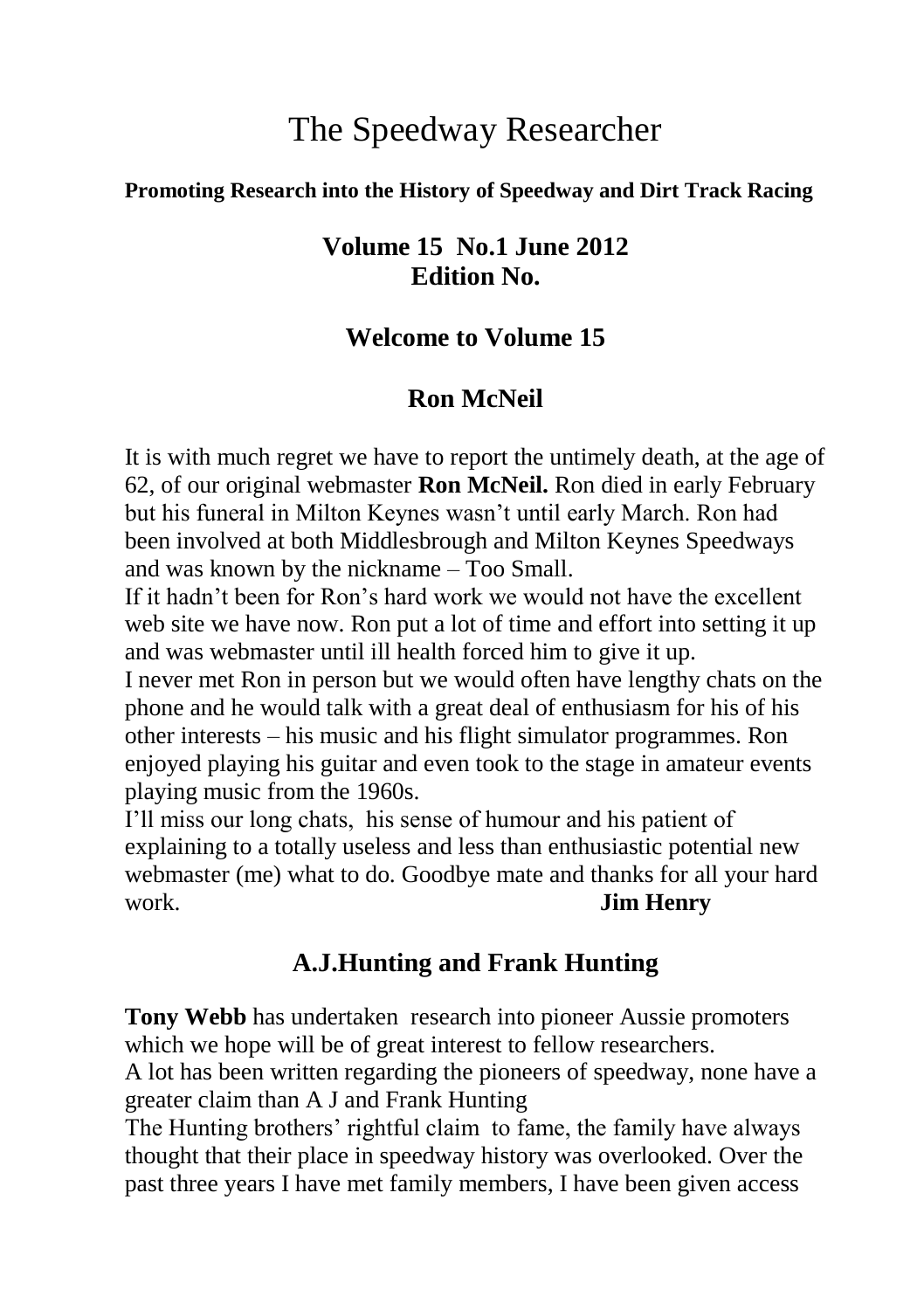to rare family archives and enjoyed the company of one of the grand children as a guest in my home. The following overview is a result of that involvement. It is only a snap shot of the Hunting brothers.It is my interpretation of events but the substance is backed up by over 400 press cuttings, company records, shipping lists and personal letters Albert John Hunting was actually born Albert John Schutze in Ballarat the fifth child and third son of George and Augusta Schutze. His brother Frank also became involved in speedway promotion. In 1916, when he was 33, his family changed their surname to Hunting by deed poll. Hunting is the English translation of the German surname Schutze which means Hunter. It is thought the family made the decision following the outbreak of World War I. though of German/Danish descent, they were proud to be Australians. Albert John Hunting was always referred to as AJ and seldom Albert.

Hunting's nomadic life began at an early age. His parents moved from Ballarat to Melbourne in 1885 where his mother died in the suburb of Balacava in 1891. AJ then went to live with his grandmother on his mother's side in Bendigo; then to his mother'sbrother Joe in Dunedin, New Zealand in 1896. By 1901 he was back in Melbourne living with his father in Pahran. The end of the year saw him at the home of his mother's brother Albert in Bendigo. At the age of 16 he started work at Bendigo hospital; then moved to Spring Gully to work in the mines. The next year, 1902, he was in Perth, WA working in a chemist shop beforeonce again returning to Melbourne in 1903. Hunting then worked as a travelling salesman for his father's interests in Jaegues Underwear. He married Ethel Smith in 1909. They lived in Wangaratta, Victoria where they owned a poultry farm and a bakery until 1919. They then moved to the prestigious suburb of Rose Bay in Sydney. Hunting's first enterprise was to manufacture toy tin model cars. The demand for metal in World War I curtailed this flourishing business but, ever resourceful, he carried on the production in timber - a practice he resumed later in life.

In 1923 he began his foray into speedway promoting. Hunting learned John Wren was financing what became the Melbourne Motordrome and reasoned Sydney could at least match such a venue so he turned to his friend Hugh D McIntosh (then Minister for Lands in NSW and the same man who made a fortune from staging the Burns-Johnson world heavyweight title fight, newspapers and a chain of vaudeville tHtres in Sydney) and wrangled a lease on a large acreage of deserted sandhills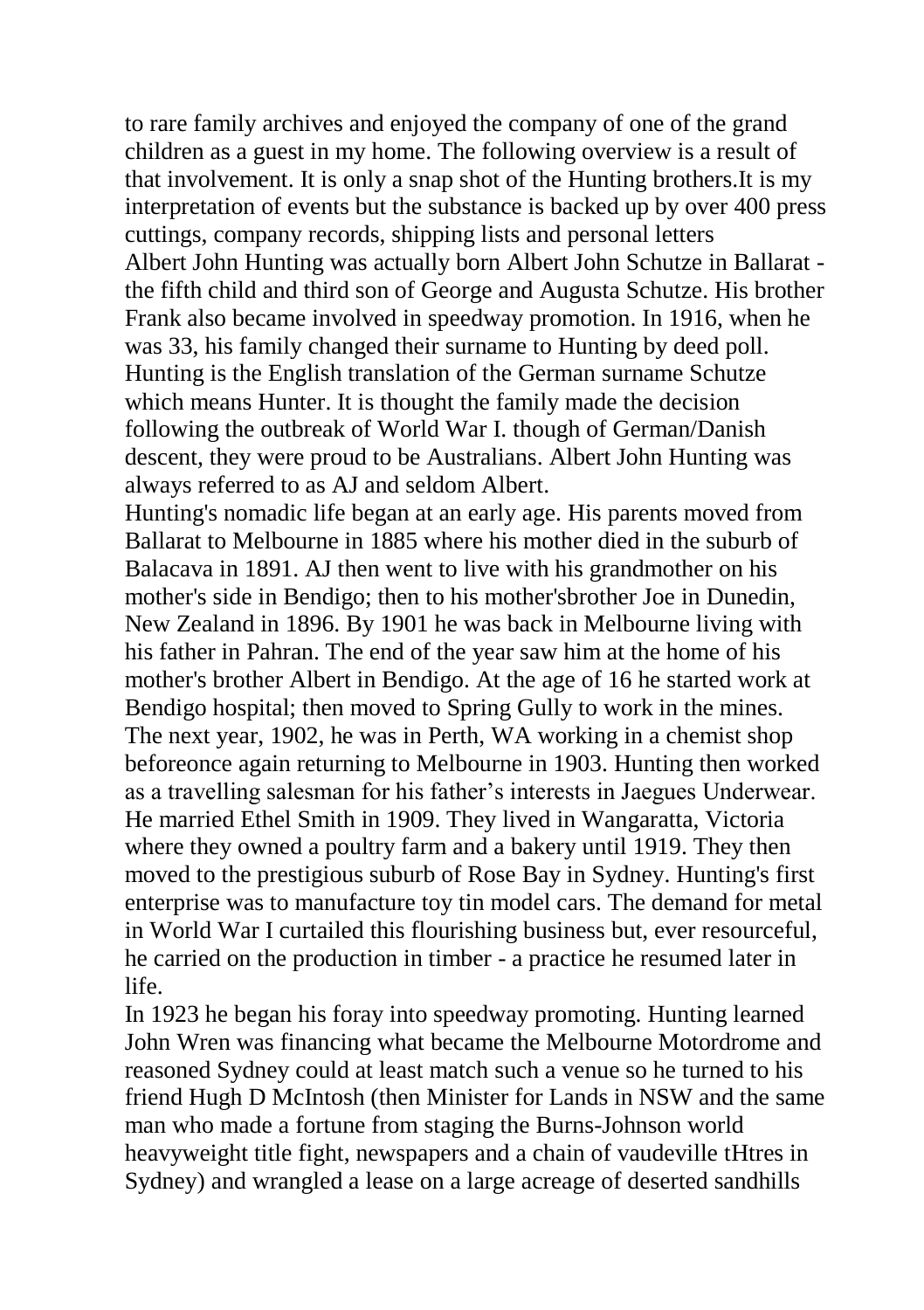nearMaroubra Junction. He then talked such Sydney business notables as Boyd Edkins and other motoring tycoons into putting up the capital to launch his Olympia Motor Speedways Ltd company and went to work. Hunting was manager/promoter for the first Maroubra season. The concrete bowl opened on December 5, 1925 to a crowd of 74,000! Hunting instructed a Sydney company to mint the first Golden helmet, this was displayed in a George Street jewellers. Hunting then sold his shares to Edkins and others and went to Brisbane where he set up residence in the Regatta hotel, then moved to a riverside mansion in Toowong. [ this was sold recently for a believed multi million dollar price]

In March, 1926 he floated another Olympia Motor Speedway company (this time preceded by the word 'Brisbane') and used some of the money from a share float to carve out the shape of another Maroubra styled motordrome in the suburb of Oxley . But the project was washed out in a flood, he needed cash flow so he obtained a lease to run speedway at the Exhibition Grounds. Oxley was rebuilt, they held two practise sessions there in September 1926, where A J actually competed, and then the Brisbane City Council refused a public license. A further flood in 1931 washed away all trace of the track.

On October 16, 1926 he staged the first of his 31 meetings at the Ekka. In1927 he ran some meetings at Toowoomba Showground under a new company, National Speedways. And then on August 6 1927 came the big one - the opening of Davies Park Speedway in Brisbane. This was an enormous success. Hunting ran 54 meetings, some twice weekly, he opened up some meetings at Ipswich Showground in 1927. Discussions took place with English visitors Lionel Wills [ he was not a member of the Wills tobacco company but a wealthy man in his own right] and Stanley Glanfield. Plans were finalised to take a party of Australian riders to England. Other promoters from Australia and England were also showing a keen interest, both Johnny Hoskinsin Perth and Jimmy Baxter in London were hatching plans. A mention here of Johnny Hoskins, his name was been linked with the Hunting promotions in England and later in South America in articles in the Speedway News, however it is almost certain he was not employed by Hunting at any timeAJ did visit JSH in Perth on his way to England, that was the only contact. In fact the Hunting family are emphatic in distancing themselves.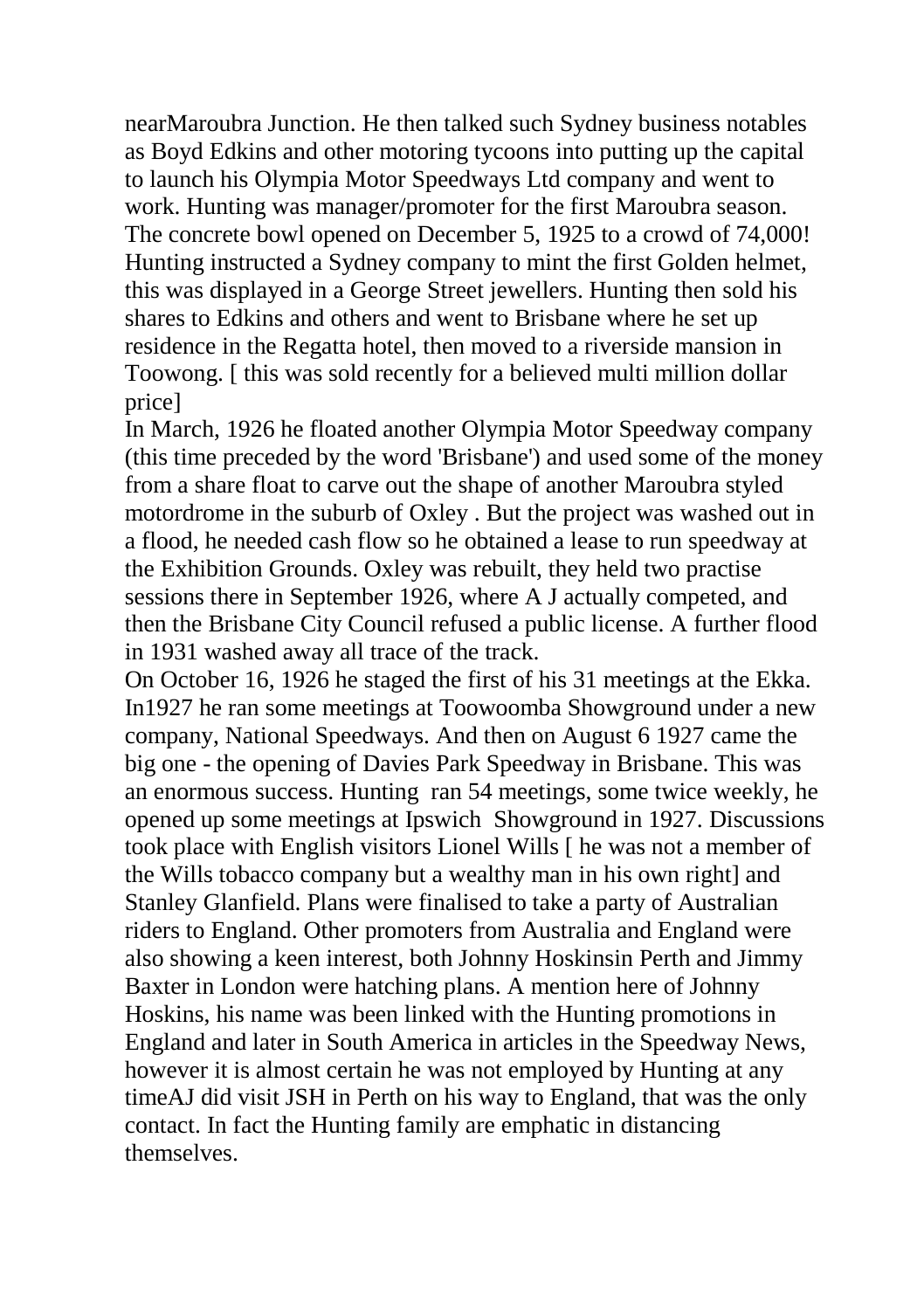Jimmy Baxter had already encouraged three Australians from Sydney: Keith McKay William James Pomfroy and Geoff Meredith to travel to England to form a rival company known as Dirt Track Speedways Limited**Error! Bookmark not defined.**. Actually Meredith had three riders under contract, sadly Meredith caught pneumonia while in the IOM where he passed away.Hunting himself lost no time in making contracts with the National Greyhound Association to run speedway on smaller tracks within several London greyhound stadiums.

In the January of 1928 A.J. Hunting left the affairs of Davies Park in the capable hands of his brother Frank, and left for England, travelling overland by train to Fremantle and set sail to England on the SS Naldera Hunting arrived at the first English speedway meeting that was held at High Beech in February 1928 (this is always regarded as the first speedway meeting, events also took place earlier in Greenford and Manchester). Having registered dismay at the lack of organisation, he was invited to prepare the track for the next meeting.

In London it was announced in the Times newspaper on March 23 1928 that he succeeded in floating a 30,000 pound company known as International Speedways Limited (ISL) for the express purpose of promoting speedway in England.

The company had a strong board of directors drawn from some very influential London identities. Under the chairmanship of Colonel Walter Berseyof Wembley Exhibition fame, fellow board members were Theodore Goddard**Error! Bookmark not defined.** a lawyer and director of Picture Post, W.J.Cearns Sir John RhodesCharles E Wakeling, William E Robbins and Lord Sempill**Error! Bookmark not defined.**. General manager was Vivian Van Damm who later came to fame with the Windmill THtre in London's West End. The company had offices at 10, Sarjeants Inn and 40-43 Fleet Street in Londons EC14. The appointment of Lord Sempill to the board would prove to be a shrewd move by Hunting. Later in the 1928 season speedway was gaining bad publicity by a section of the press who labelled the sport as a low form of entertainment and something was needed to lift the public image. Lord Sempill was able to use his considerable influence to persuade royalty, HRH King Alphonso of Spain, HRH Princess Ingrid of Sweden, novelist Edgar Wallace speed celebrities Sir Henry Segrave, Sir Malcolm Campbell and actresses Miss May Bacona and Peggy O'Neil to attend speedway meetings and present the prizes. This lifted the profile of speedway in the public's eye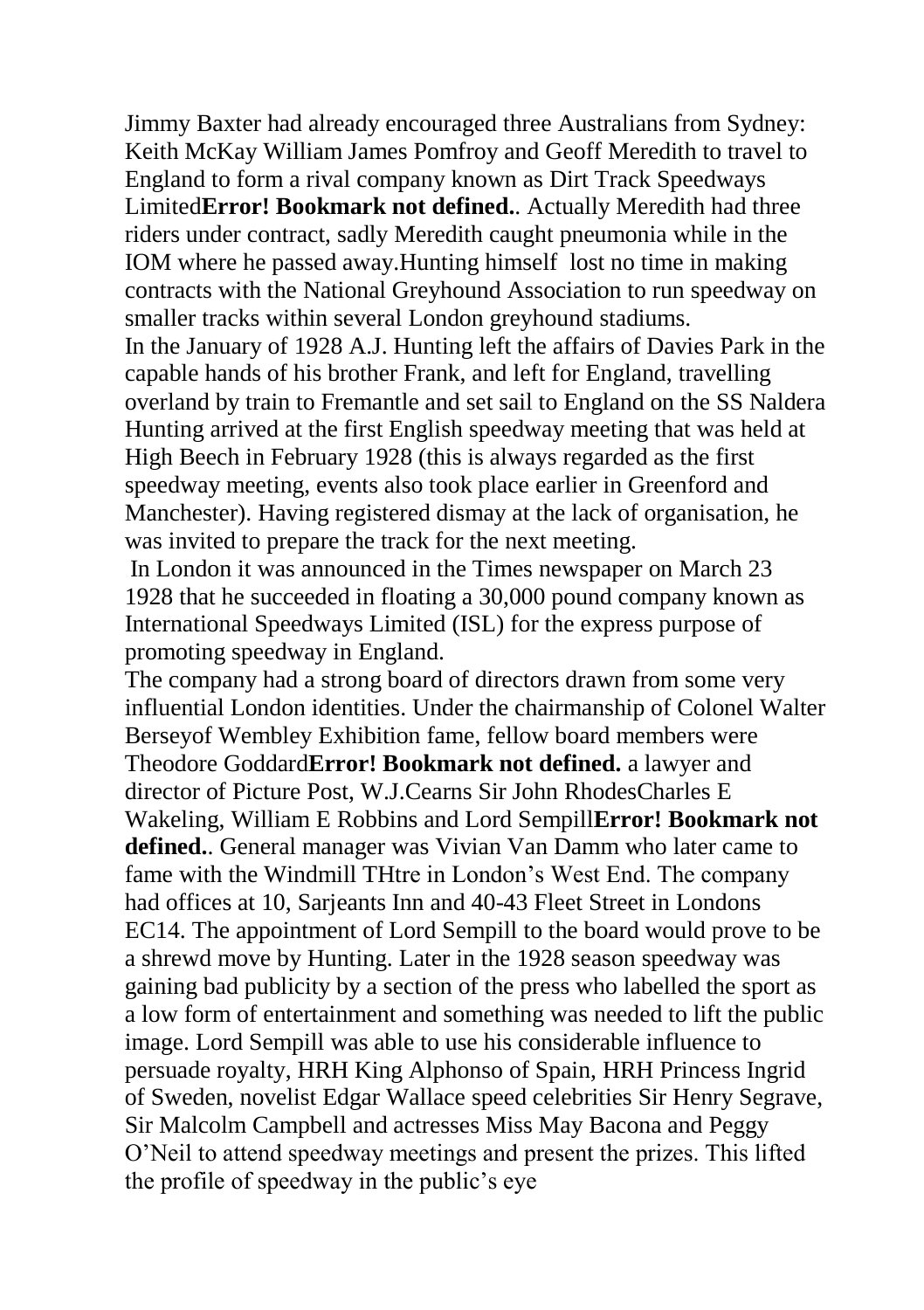A team of ten Australian riders, all of whom were Davies Park regulars, was announced in the Brisbane Courier Mail on March 20 1928. Each rider had first class fares on the Orient liner "Oransay" paid from Sydney to England and also received as an added incentive a parcel of shares in the company. The riders chosen were Vic Huxley Frank Pearce Dicky Smythe Noel Johnson, Hilary Buchanan and Ben Unwin, all from Brisbane, together with Frank Arthur, Jack Bishop and Charlie Spinks from Toowoomba and Billy Lamont from Newcastle, New South Wales. Lamont in fact left earlier to travel via the USA with Cecil Brown who was also a member of Hunting's group. Officials Frank Hunting, Roland Robbins, Keith Logan and Norman Pritchard accompanied the riders. Prior to the departure the team were photographed by the Courier Mail in Adelaide Terrace [ Frank Pearce, in a 1985 interview claimed the photo was taken in Wickham Terrace outside the Trades Hall Although they were splendidly attired in suits and hats, they probably had little idea of what a historic event this would be in the future of speedway. Later in the year Bert Spencer**Error! Bookmark not defined.**, Harold Stevens Fred Hore and Lyle Boyd Pratt sailed to England to join up with the original party The voyage had been a time to relax from all the pressures of preparation. They were joined by Huxley as planned at Adelaide and then at Fremantle on April 10, 1928 by four more travellers, Ron Johnson, Sig Schlam, Charlie Datson who were under contract to Geoff Meredith and the legendary Johnnie Hoskins who was travelling to England as an advisor . At Naples Huxley left the ship to travel overland to honour an earlier booking to race at High Beech. He arrived for the fifth meeting on May 5. The trip continued without event although the Bay of Biscay lived up to its reputation with a taste of the type of weather they would have to endure. The ship berthed at the French port of Toulon they then travelled by train to Paris where they stayed for a few days. It was then on to Calais to catch the Channel ferry to Dover - an arduous route by today's standards. An especially reserved Pullman railway carriage was awaiting them with an afternoon tea prepared. The final stage was to Victoria Station London where they were met by Hunting. Rooms at the Bedford Head Hotel in Tottenham Court Road had been booked for the weary travellers. However, they were a little disappointed that there had been delays in track construction. It would be another two weeks before they could demonstrate their skills. The time was taken up with organising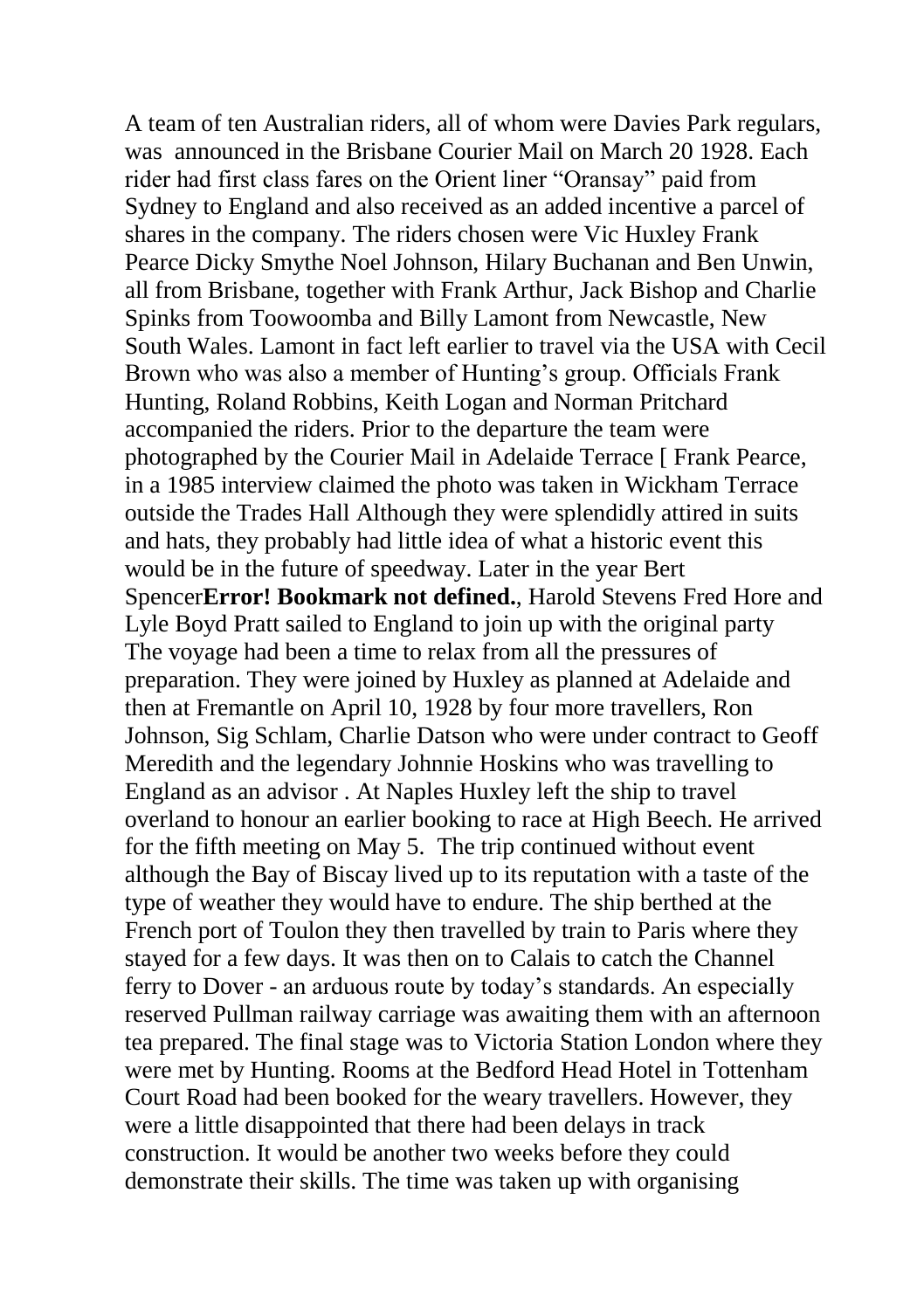workshops; getting lost in London's maze of streets and a visit to the Douglas Motorcycle works in Bristol. To further cover the mechanical side Hunting made the very shrewd move of signing up the ace tuner, Alec Mosely, to work exclusively for International Speedways Limited. As an indication of the confidence shown in the future of speedway, International Speedways Ltd. had placed an order for seventy five speedway machines including fifty new Douglas dirt track bikes, part of the reason behind this large order was to give the Douglas company encouragement, as they had stopped production the previous year. the Douglas management took a different view fearing these large orders would command further concessions from the promoters, therefore there was a reluctance to accept them. The orders were then placed via a number of agencies. It would appear that these large orders were never completed as machine shortages were to be a problem for the remainder of the season. The supply of speedway machines at the beginning of each season is a problem that has never been resolved throughout the years. This is mainly because speedway machines are not generally mass produced, requiring tuning and modification to the individual riders requirements.

Stanley Glanfield of Glanfield Lawrence Motors Ltd established a most advanced workshop complex in a four storey building in Ridgmont Street off Tottenham Court Road. The top floor was divided in to cubicles where up to twenty individual riders and mechanics could service their machines. The second floor had fully equipped workshops to carry out every facet of speedway tuning and machining. The mechanics were on hand 24/7, they were employed by Glanfield.and received a bonus based on the success of the riders. Several of the top tuners including, Dendy, Mosely, Dixon and Hubbard worked from here and they were able to discuss their ideas with each other in the well appointed conference room, sometime very Hted debates took place. To continue the story of the riders arrival, the following evening the riders were spectators at Stamford Bridge where they were surprised by the shape of the track, with its long straights and narrow bends. They realised there would be a lot of adapting to do. The Australian riders found that only the High Beech track, renamed [Kings Oak, was similar to Davies Park which is a no surprise as A. J. Hunting had an influence in the design of the track after the first meeting.

Three tracks were laid in London at Harringay, White City and Wimbledon one at Kirkmanshulme in Manchester and one in Hall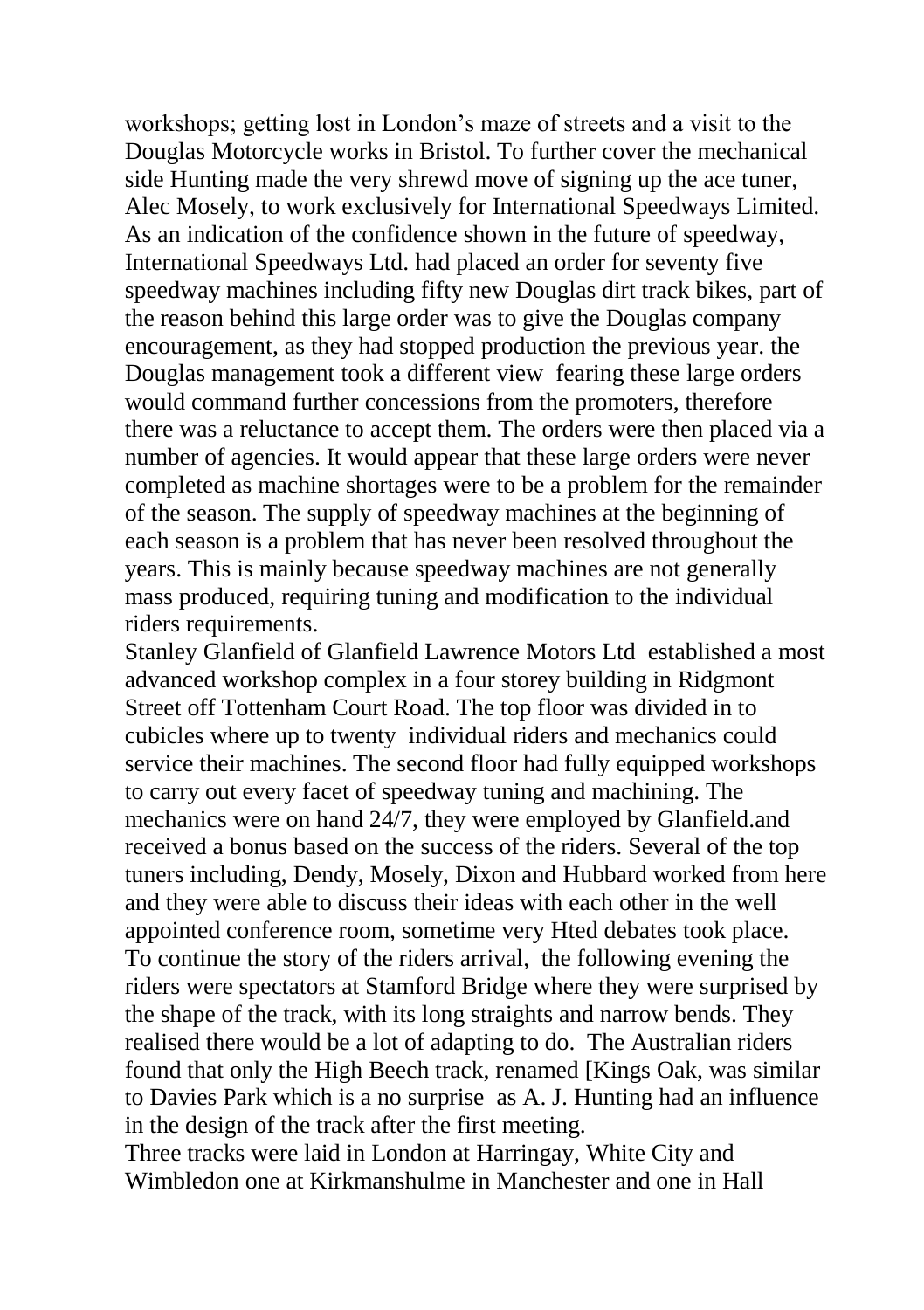Green Birmingham. Portsmouth was another venue under consideration and with the permission of the Portsmouth Greyhound Club a track was laid at the new stadium at Copnor, However the planned September opening did not happen, although the Jimmy Baxter company DSL did stage racing there in 1929 .

The Australian riders had their first taste of high society when a luncheon was held in their honour at the famous Savoy Hotel in London on May 16 presided over by Lord Strathspey. One of the speakers Theodore Collins prophesied that the sport of speedway could well eclipse football and greyhound racing in popularity. Tributes were paid to the enthusiasm of A.J.Hunting and his team.

Another Hunting legacy is the present day Speedway Star, speedways iconic journal. The origins of this magazine were in Brisbane in 1926, it doubled up as the programme for the exhibition speedway and later Davies park. When the hunting party arrived in England in 1927, Norman Pritchard the speedway news editor was a member of the party. Norman set up the speedway news in London publishing the first UK edtion in May 1927. Years later it became the Speedway Star, the Star News and then reverted again to the Speedway Star. Another Hunting initative.

From the beginning International Speedways took a strong stand against Sunday meetings and on track betting, the company were firmly against both issues and always adhered to that position.

The first meeting was at London's White City on May 19 opened by Lady Strathspey on a very wet evening. Ben Unwin was the surprise packet with the fastest time of the night. Regular meetings followed at Harringay and Wimbledon but machine failures and the shortage of spares continually hampered them. The new cinder tracks were also causing a lot of falls. Dicky Smythe broke a finger, Vic Huxley Jack Bishop, Hilary Buchanan and Billy Lamont all had spells on the injured list.

Hunting was keen to see that his sixteen star riders were not over extended. He had a policy that no more than eight of his riders would be in action on the same night. For the first season the ISL riders were identified by coloured blouses but that was discontinued in 1929, This is a way of dating a photograph though.

Another sign of the Australians popularity was the inspiration for the composing of a song "My speedway hero (He's a rider) " as it was a fox trot it was in demand in dance halls. Featured on the sheet music cover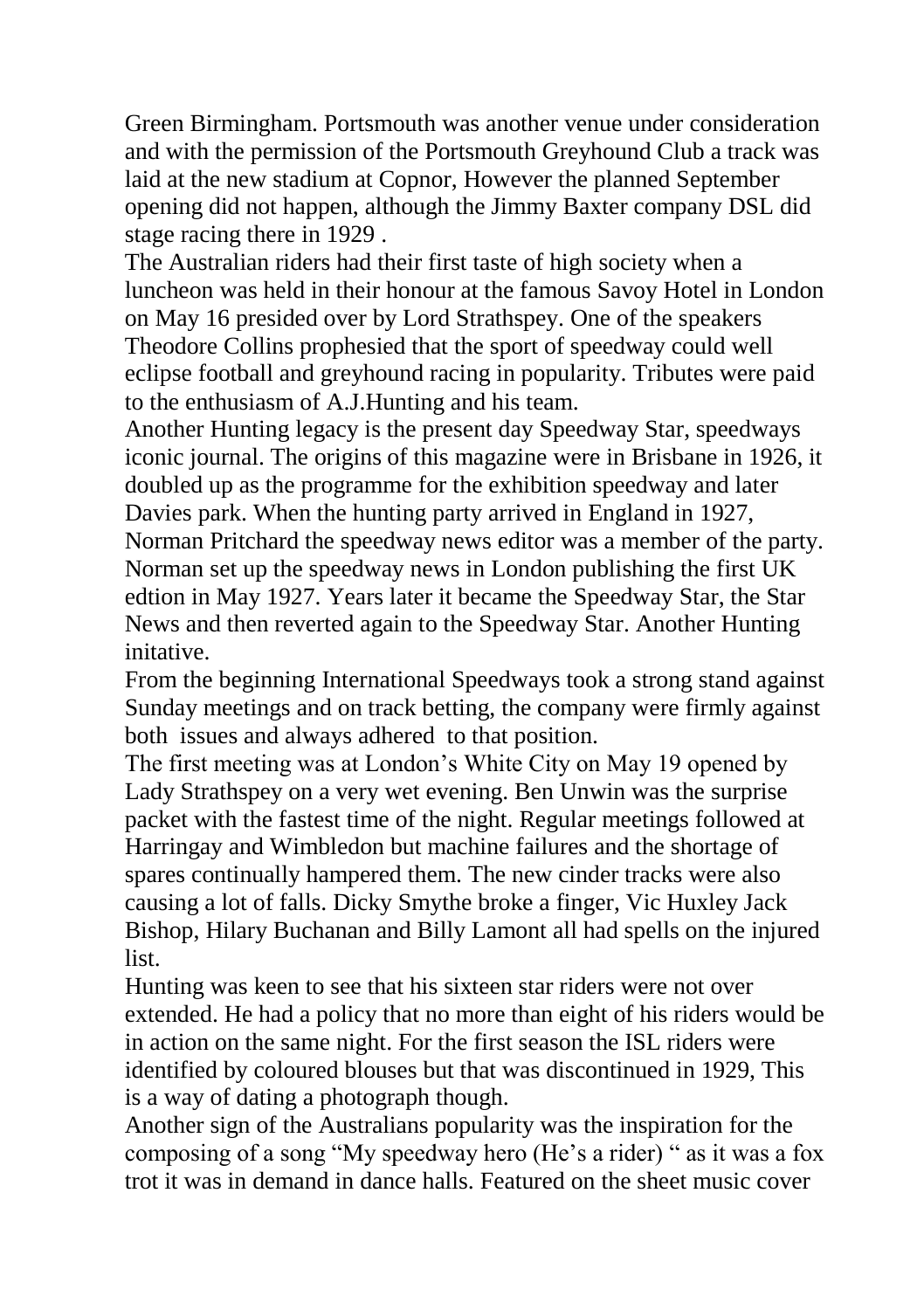were "Whirlwind" Charlie Spinks, "Dare Devil" Dicky Smythe "Wizard" Frank Arthur "Broadside" Vic Huxley and "Cyclone" Billy Lamont - a collectors item today.

Although living conditions, rain and machinery problems dampened the spirits of the Australians they could do no wrong in the eyes of the British public. Respected British speedway author Tom Stenner wrote in 1934 $\cdot$ <sup>5</sup>

"Without a shadow of doubt we have to thank the Australians for putting speedway racing on the map in this country. The brilliant band of riders, who came to England under the banner of Brisbane promoter A.J.Hunting, showed us that even the best Englishman was a raw novice. We did not know what broadsiding was until Huxley, Arthur and their colleagues dumbfounded the critics and crowd alike by seemingly laying their machines at impossible angles to send the cinders spouting Vesuvius- like from flying wheels over the fence and into the stands. "

A record crowd of 74,000 was recorded at the White City Stadium for the June  $9<sup>th</sup>$  meeting, a boost to the coffers of ISL. Drawing again on their ideas from Australia ISL introduced the seven popular trophies that were so keenly contested at Davies Park, they were the Golden Helmet and Gauntlet, Silver Armlet, Sash, Wings and Pennant. The first Golden helmet had been introduced in Sydney in 1925. The first one was on display in a George Street jewellers and reported in the press. To the families regret Golden helmets held by Frank and AJ have not been returned to them after loaning them out for display. At the end of the season ISL took over the management of Stamford Bridge [home of the Chelsea Football Club from Claude Langdon

Another example of the ploys that were used by International Speedways, to gain the utmost publicity, was the visit of the ISL riders to the Princess THtre in the West End to see Mae Bacon in the comedy "Lumber Love" As the party went backstage Frank Hunting picked up a silk stocking belonging to Mae, the actress duly autographed it with a flourish and it was put up as the trophy for the next White City meeting which Frank Arthur duly won.

As the season progressed the shortage of machinery eased, as the manufactures became more accommodating to the Australians needs. By the end of September Hunting's riders had raced all over England, from London to Manchester and Birmingham a mention of the Manchester track should be made as it is sometimes referred to as White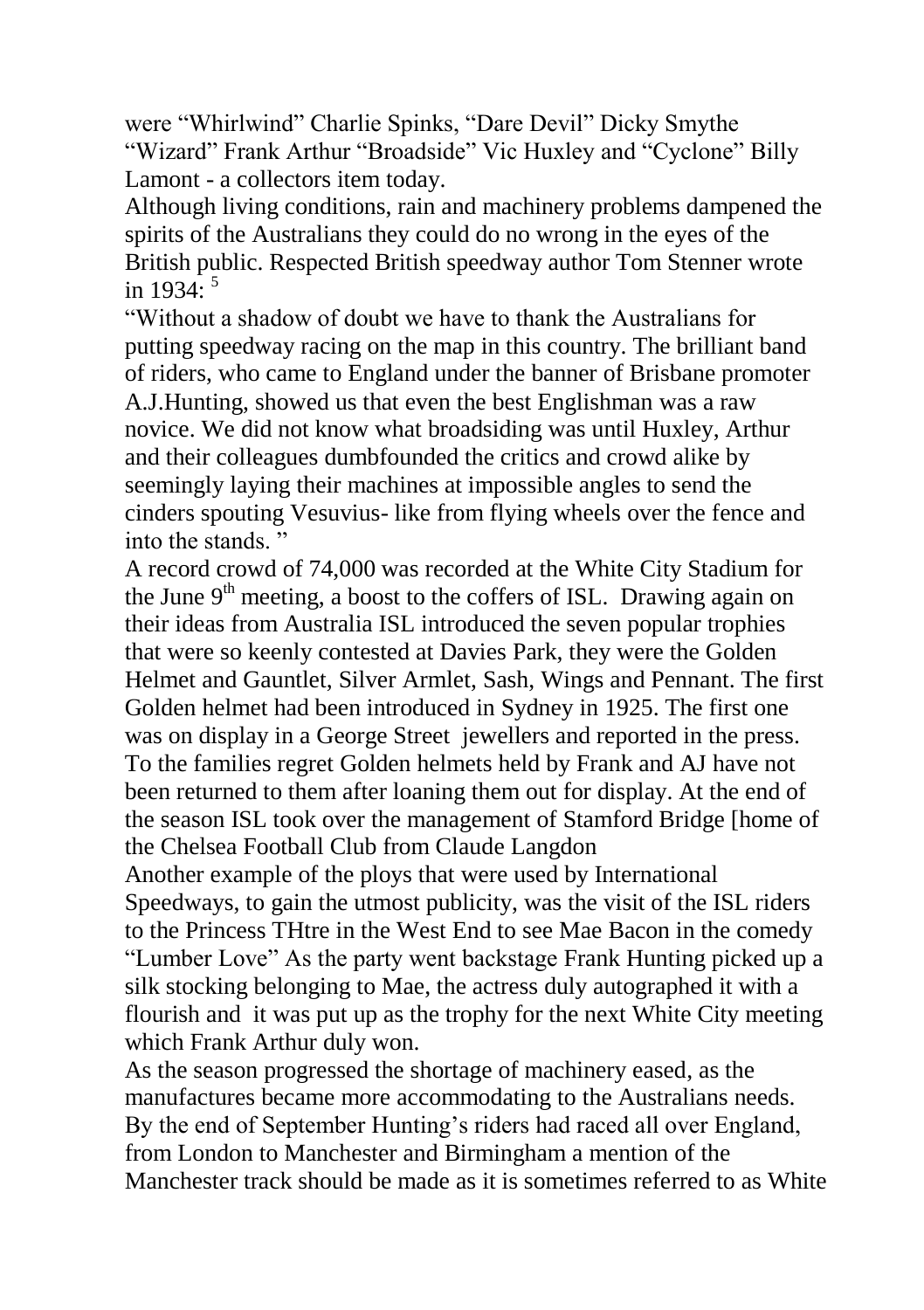City, in fact there were 2 tracks in the White City area of Manchester, the ISL one was Kirkmanshulme greyhound stadium was known as Belle Vue [now home of the present day Belle Vue team] the other was at White City Leisure Centre.<sup> $7$ </sup> As they prepared to return to Australia the mission was completed. Speedway was well and truly introduced to England. The methods of running speedway meetings, which were developed in Brisbane, were to become the models for the presentation of speedway until the present day. The formation of the Speedway Control Board in May 1928 prompted a statement from Hunting that would ring true the following year. Safety of my riders is my first priority he said. If there is any compromise on safety I will go it alone. Safety fences were an issue with ISL. Hunting had designed a fence to withstand a force of sixty tons at sixty miles per hour

Back in Brisbane the first grand prix was run at Davies Park, the winner was none other than Lionel van Praag, the format was exactly the sane as today.

The Motor Cycle magazine reported in October 1928 that AJ Hunting departed from England in September 1928 for Buenos Aires where he was exploring the opportunities for speedway in the South American city.

For A.J.Hunting the 1929 season ended early as he sensationally severed all contact with speedway in England and travelled to Buenos Aires on the Ameda from London on July  $10^{8A}$ . One of the reasons for his departure was that he arrived in England in January 1928 he only had one official body to negotiate with, the Auto Cycle Union. Now there was the infamous Track Licensing Body (TLB) a newly formed National Promoters Association (NPA) and a Dirt Track Riders Association (DTRA) to deal with. Becoming increasingly frustrated with the complexities of these four bodies, the bickering and the in fighting, Hunting moved his operations to Buenos Aires in Argentina where he constructed the La Huracan speedway. In the northern winter of 1929 Hunting invited a team of Australian, American and English riders to the South American city. In the team were Davies Park favourite Max Grosskreutz, New South Wales rider Buzz Hibberd and South Australian Frank Duckett A question often arises over wether Bruce McCallum was in the party, and this stems from a group photograph shown below that names a "Pug" McCullum note the "u" in the spelling, the fact is that Pug was the track mechanic, who was often mistaken for Eric Langton and was completely different in staturre to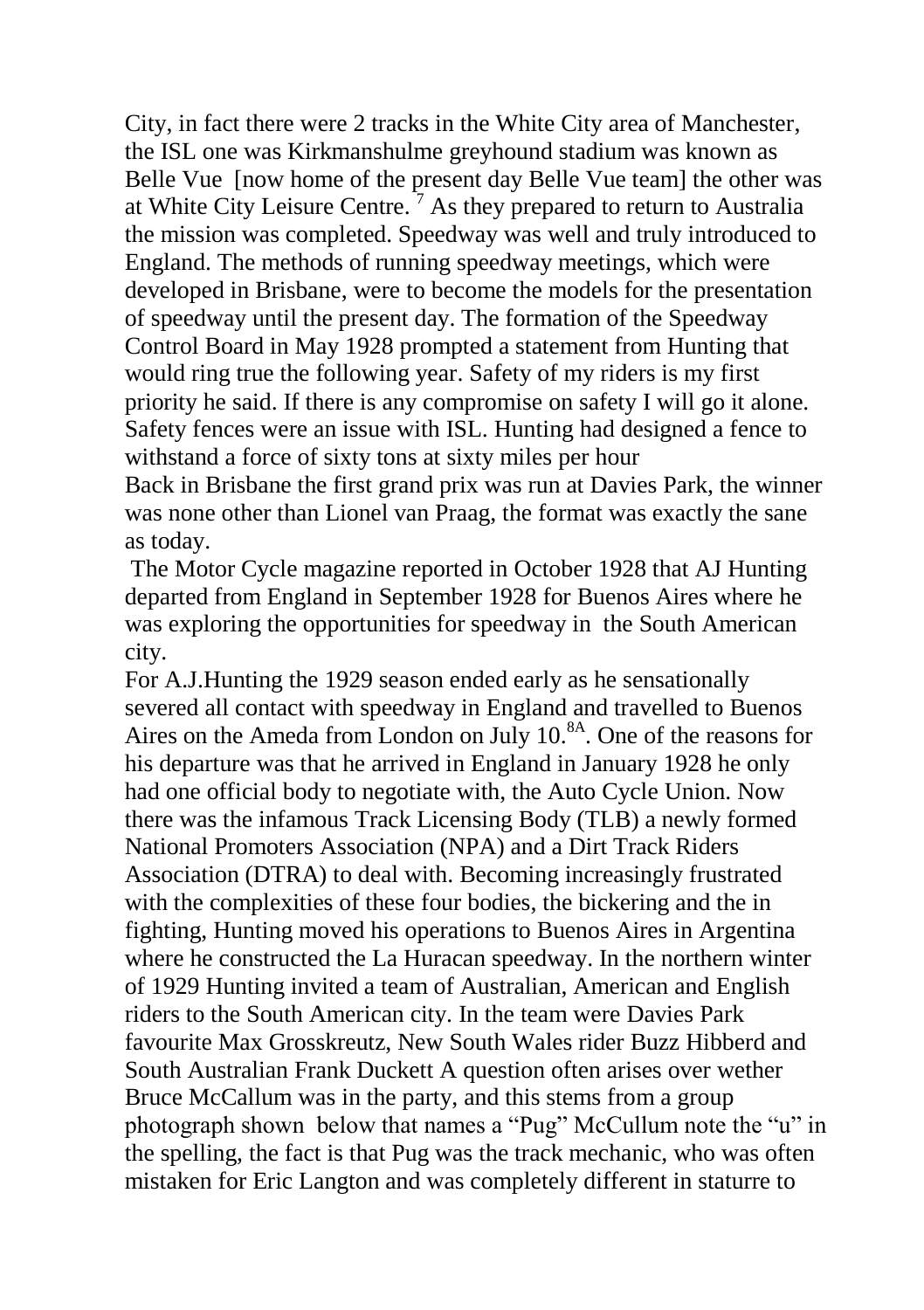Bruce who never went to South America This story was reported in the Auto Journal of November 28 1930

Johnnie Hoskins the great showman and promoter, made an interesting observation to UK journalist Richard Bott In 1974

*"In 1928, The top Australian and a few of the Aussie trained Americans came to London-and that was the end of speedway in Australia until a few of us got together in 1932 and took two teams of the best Australian and British riders down under."*

This was not strictly true as the Hunting brothers arrived back in Australia in 1931 to revive the speedway scene with some notable riders lined up.. Speedway in Australia had encountered some difficult times in the 1929-1931 period as it was the lowest point of the depression, but it certainly was not the end of speedway in Australia*.*

The Davies Park Grand Prix held on October 13, was another original event that has significance in the history of speedway, Sixty six years later that exact same formula was applied to a newly vamped World Championship series in Europe which completely changed the future of speedway racing. This is another point where it can be said " it started at Davies Park. " The first ever Grand Prix was won by Sydney rider Lionel Van Praag who also won the consolation final. Surprise packet of the meeting was newcomer Ossie Brachler who won the handicap final from Jock Hollis. At the same meeting an added attraction was the South Brisbane Goat Derby which featured goats from Townsville, Rockhampton and Brisbane!<sup>1</sup>

He returned to Brisbane in July 1931 entering negotiations with the RNA to reopen the Ekka as stated earlier. Following the Brisbane City Council decision to revoke the licence he returned to Davies Park, but after six meetings there he withdrew from the promotion. The track struggled on under a co-operative for a few more meetings but Hunting had no involvement.

Nothing more was heard of Hunting until September 1933 when he formed a company named Professional One Day Cricket Limited to promote one day matches on the Brisbane Ekka oval., The players were paid ten shillings for every run scored over ten. The first match, that included interstate players Gordon Amos, Len Waterman and Norman Grant was held on Saturday October 7 1933 and opened by Alderman H Massey.<sup>2A</sup> Public support in this time of cherished amateur values was dismal and after five matches the whole scheme came to nothing. Kerry Packer picked up the idea in the '70's with resounding success.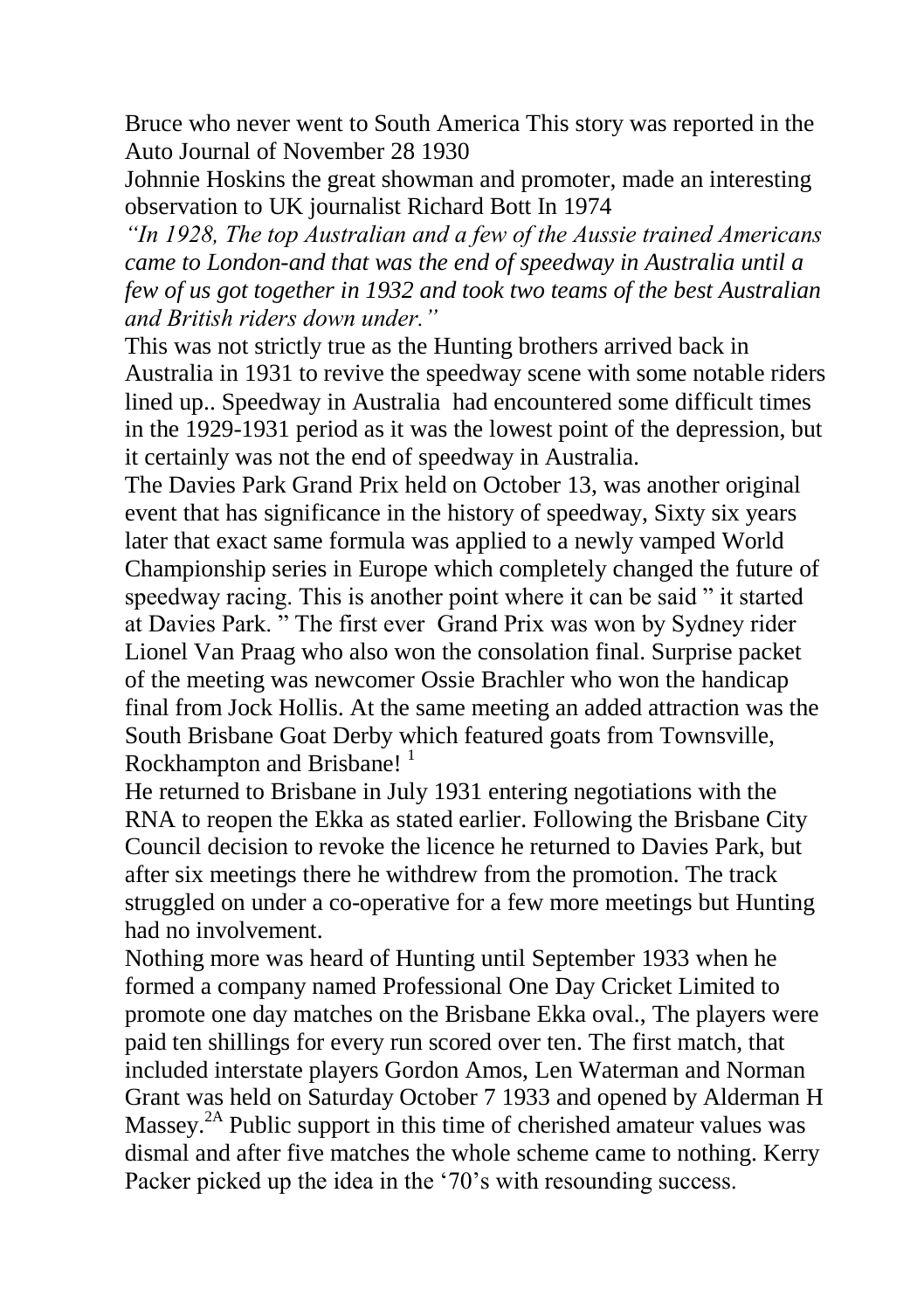We then move on to 1937 when talks were re-opened with the RNA and Brisbane City Council that led to Hunting returning to promote speedway at the Ekka on October 23, 1937, after an absence of ten years. The summer of 1938 was one of the wettest on record and this caused considerable hardships with running the speedway. As a result only seven meetings were held before the doors closed at the Ekka and a revival did not take place until 1946. Another factor that added to Hunting's woes was that the original problem of free admission for RNA members still had not been resolved.<sup>3</sup>

On June 16,1937 he registered Speedway (Exhibition) Pty Ltd in Brisbane with fellow directors Arthur Broadbent and John Henderson and they opened the new Ekka season on October 23 (1937).

In 1938 he again looked to other sports, this time forming Big Fights Pty Ltd which promoted a boxing match in Brisbane. The Ekka closed again on October 10, 1938 and Hunting semi retired to Upper Brookfield in the western suburbs of Brisbane.

This marvellous impresario wasn't finished yet and in 1938 he opened Australia's first floodlit golf driving range at Windsor, Brisbane .His application to the Brisbane city council included speedway but this never got off the ground.

Then, with the Second World War raging, in 1940 he invented the thermos fridge for the Australian Army. In 1941 he had had enough of promoting and retired from the 'rat race' to grow silver beet on his Upper Brookfield property. He also returned to one of his earlier pastimes, toy making - in a shed built of two-gallon drums laid like bricks. It was known locally as the 'drum shed'.

At the end of the war Hunting visited his native Victoria where, on September 26, 1946 at the age of 63 he passed away suddenly at his daughter's home in New Brighton, Melbourne. Sadly this was the same year as speedway returned to the EKKA, his protégé Frank Arthur, it was ironic that this was the season that cars at last became popular in Queensland, ironic because A J was a car man from the beginning , he did not live to see his dreams fulfilled.

Frank Hunting was involved in speedway at Melbourne exhibition for a few years, then gave the sport away to become a Church of Christ minister in Adelaide.

Hunting was survived by his wife Ethel, son George and daughters Nancy, Guschen (aka Betty), Marion (aka Peggy) and Vere (aka Biddy).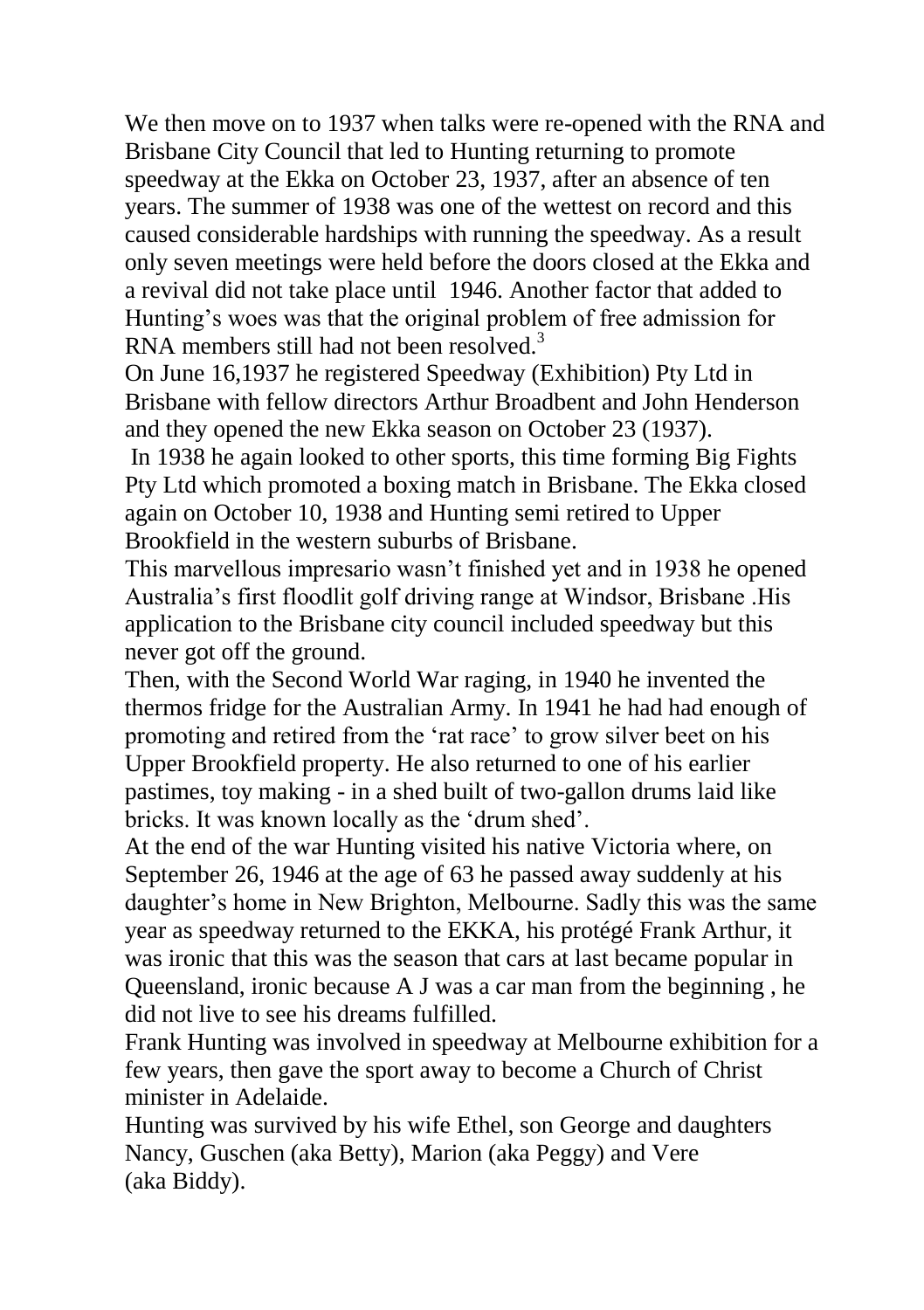The Hunting legacy is formidable. They initiated Golden Helmet 1925, the first speedway magazine, the Speedway News, the first Grand prix, the first Australians to England. The speedway coat of arms and motto. Developed speedway at seven UK tracks, three in South America and five Australian venues. There were also attempts at several other venues. In fact Hunting floated a total of nineteen companies. The claims of over other pioneer promoters pale into insignificance in comparison.

# **Star Championship Trophy Competition 1932**

Each of the nine National League tracks were to run a series of scratch races open to only the tracks contracted riders.

The winner of each tracks qualifying event was to represent his track at the final at Wembley on September 22nd with the supporters at each track voting for their second qualifier.

The championship sponsor the Star newspaper was to give the scratch race final winner at each track a bronze star.

#### **National League Qualifying Events**

#### **Wembley Thursday June 9th 1932**

The Wembley supporters vote as to which unsuccessful rider in this qualifier would travel to Wembley for the Star Championship Final along with Gordon Byers resulted in a vote for Ginger Lees.

### **Ht 1 1st Harry Whitfield 2nd Wally Kilmister**

## **Ht 2 1st Jack Ormston 2nd George Greenwood**

**3 rd Lionel Van Praag (mt)** George Greenwood led for a time before being passed by Lionel Van Praag. Jack Ormston then got going and passed both his opponents. Greenwood ended up second when Van Praag had to retire with machinery problems which also afflicted Greenwood later in the race.

**Ht 3 1st Gordon Byers 2nd Reg Bounds** Reg Bounds led for two laps until Gordon Byers riding with such abandon that a fall looked imminent went past him and went on to win easily.

**Ht 4 1st Ginger Lees 2nd Norman Evans 3rd Charlie Shelton** Ginger Lees won his Ht by five lengths. Charlie Shelton had been running a close second until the last bend when Norman Evans found a way through and took second place by three quarters of a length.

**Semi Final 1 1st Gordon Byers 2nd Jack Ormston Time 79.8 secs**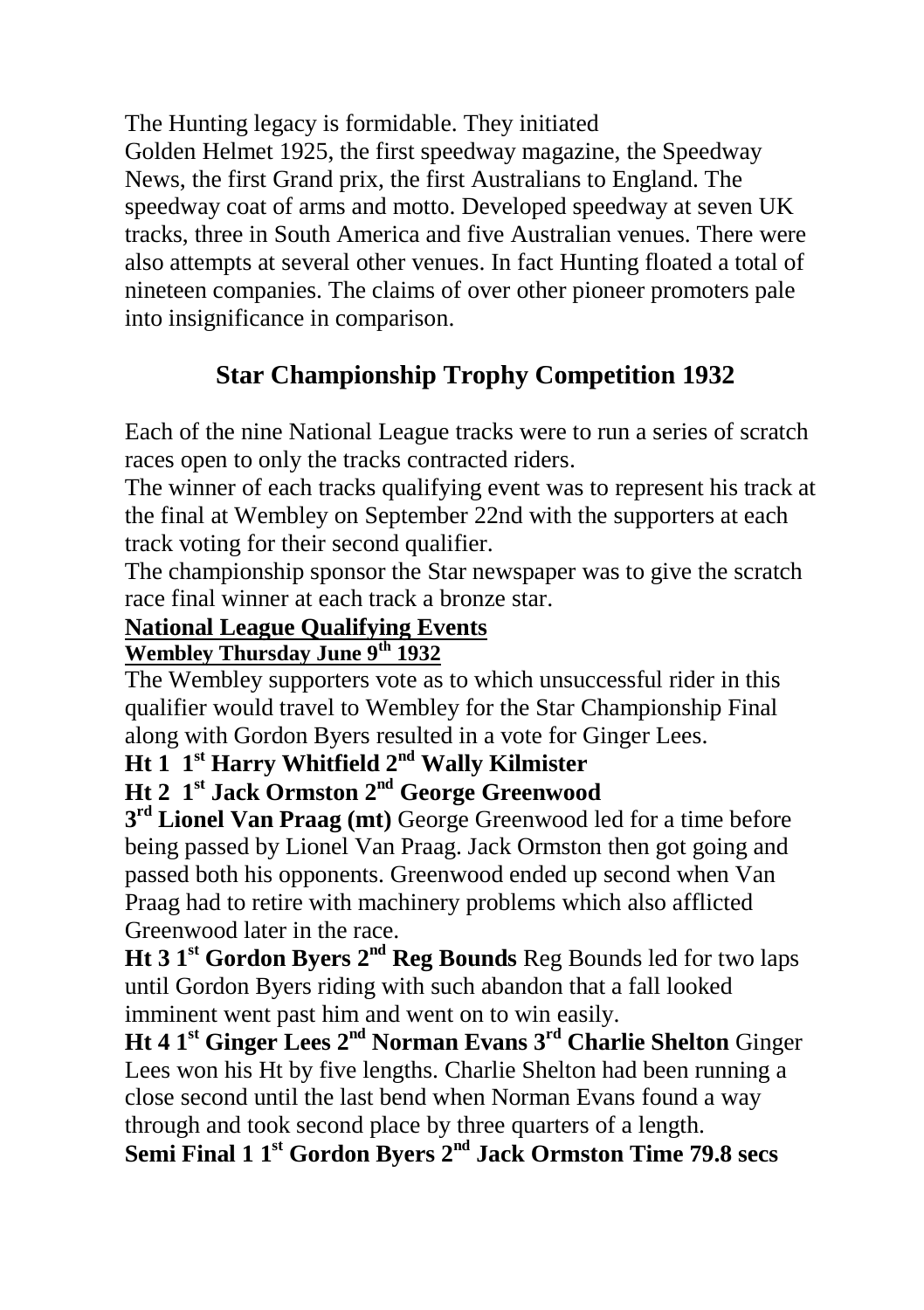Gordon Byers rode even better than in his Ht taking the lead from the start and gradually increasing it due to good riding and in the end winning by around 40 yards.

**Semi Final 2 1 st Wally Kilmister 2nd Ginger Lees** Wally Kilmister was always in front after the first bend. In his attempt to catch the New Zealander Lees crossed the white line (unintentionally and no exclusion) and was beaten by half a dozen lengths.

**Final – One Round Match Race 1st Gordon Byers 2nd Wally Kilmister** Wally Kilmister out-manoeuvred Gordon Byers at the start of the final and got the jump by half a length. He led for a time but Byers was on the chase and on the pit bend for the third time Byers got through inside Kilmister and went on to win by five to six lengths. **Crystal Palace – Saturday July 2nd 1932**

The Crystal Palace supporters vote as to which unsuccessful rider in this qualifier would travel to Wembley for the Star Championship Final along with Joe Francis resulted in a vote for Tom Farndon.

**Ht 1 (Re Run) 1st Alex Peel 2nd Jim Willmott 3rd Clem Mitchell 3 rd Nobby Key (retired)** Nobby Key had very poor opposition and was winning as he liked when he had a wheel collapse on the third lap. Jim Willmott in swerving to avoid the fallen Key also fell and lay across the track in a dangerous position which required the A.C.U. Steward to stop the race. Nobby Key was allowed in the re run but in a gesture of sportsmanship feeling that after his crash one of the other riders should have won the race he merely crossed the start line and then throttled down. Alex Peel won by some distance from Jim Willmott

**Ht 2 1st Harry Shepherd 2nd Triss Sharp Also Rode Eric Blain Alf Sawford** Harry Shepherd won easily.

**Ht 3 1st Joe Francis 2nd Ron Johnson3rd George Newton 4th Tom Farndon (fell)** Tom Farndon was out of the race as he fell on the first bend. Until the last bend Francis and Johnson stayed within a couple of lengths of each other until Ron Johnson over slid on the last corner. Ron managed to correct his over slide without falling but that allowed Francis to cross the finish line some way ahead of him.

**Semi Final 1 1st Joe Francis 2nd Harry Shepherd**

**Semi Final 2 1 st Ron Johnson 2nd Alex Peel**

**Final 1st Joe Francis 2nd Ron Johnson Speed 46.03 mph**

**Also Rode Harry Shepherd Alex Peel** For three laps Ron Johnson and Joe Francis were shoulder to shoulder but then Johnson again met with trouble which gave Joe Francis a big lead. Johnson had suffered a front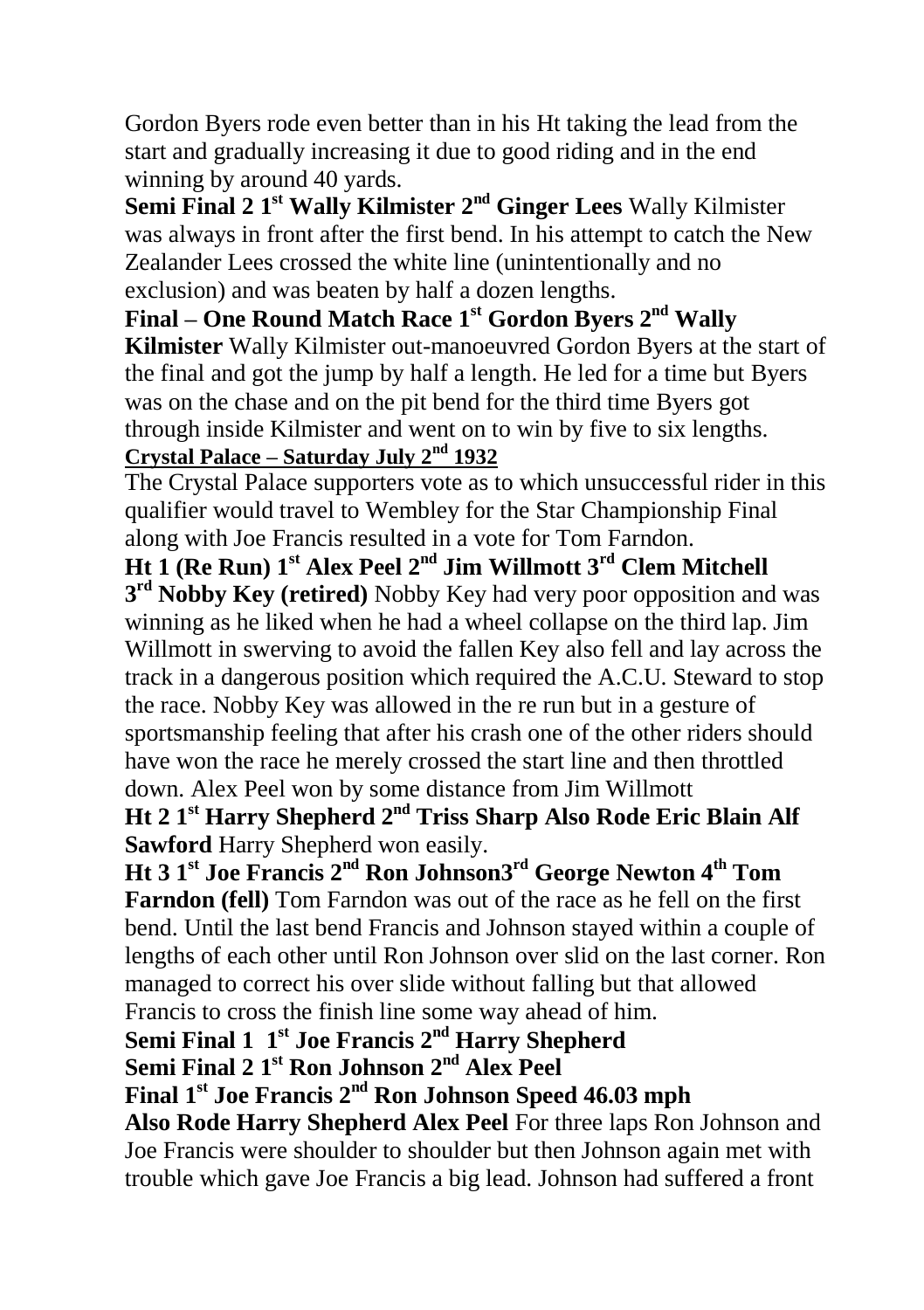wheel puncture, he wobbled but recovered and kept going but his chance of victory had gone.

### **West Ham – Tuesday 19th July 1932**

The West Ham supporters vote as to which unsuccessful rider in this qualifier would travel to Wembley for the Star Championship Final along with Les Smiler Wotton resulted in a vote for Tommy Croombs who had been unable to ride in the qualifier due to injury.

#### **Ht 1 1st Rol Stobart 2nd Jack Barnett3rd Drew McQueen** Rol Stobart just beat Jack Barnett by half a length.

**Ht 2 1st Les Smiler Wotton 2nd Tommy Allott3rd Arthur Jervis** Les Wotton won easily from Tommy Allott

**Ht 3 1st Tiger Stevenson 2nd Arthur Atkinson 3rd Tommy Gamble Ht 4 1st Bluey Wilkinson 2nd Phil Tiger Hart 3rd Charlie Spinks** Phil Tiger Hart not riding as well as usual was a distant second behind Bluey Wilkinson

**Semi Final 1 1st Harold Tiger Stevenson 2nd Bluey Wilkinson Also Rode Arthur Atkinson Phil Tiger Hart** Tiger Stevenson won an eventful and thrilling Semi Final race by just half a length.

**Semi Final 2 1 st Les Smiler Wotton 2nd Tommy Allott** Les Wotton won easily against his fellow West Ham junior riders. **Also Rode Rol Stobart Jack Barnett**

**Final 1st Les Wotton 2nd Tiger Stevenson Time 85.6 secs Also Rode Bluey Wilkinson Tommy Allott** This race produced the fastest four laps of the meeting equating to a speed of  $42$  miles an hour. Les Wotton won but Tiger Stevenson finished only two to three lengths behind him. The time was good as the West Ham track was in a bumpy condition. **Stamford Bridge – Saturday July 23rd 1932**

The Stamford Bridge supporters vote as to which unsuccessful rider in this qualifier would travel to Wembley for the Star Championship Final along with Frank Arthur resulted in a vote for Wal Phillips.

**Ht 1 1st Frank Arthur 2nd Gus Kuhn 3rd Dick Wise Speed 46.03 mph**  Frank Arthur recorded the fastest time of the meeting.

**Ht 2 1st Frank Bond 2nd Jack Chapman 3rd Wal Phillips (f) Speed 45.0 mph** Frank Bond shot into the lead on the first corner and was leading the way out of it as Wal Phillips fell. Bond continued to lead the way from Jack Chapman and eventually won the race by 30 yards despite touching the safety fence on the last lap and almost coming to grief just managing to right himself in time.

**Ht 3 1st Charlie Blacklock 2nd Arthur Warwick 3rd Jack Bishop**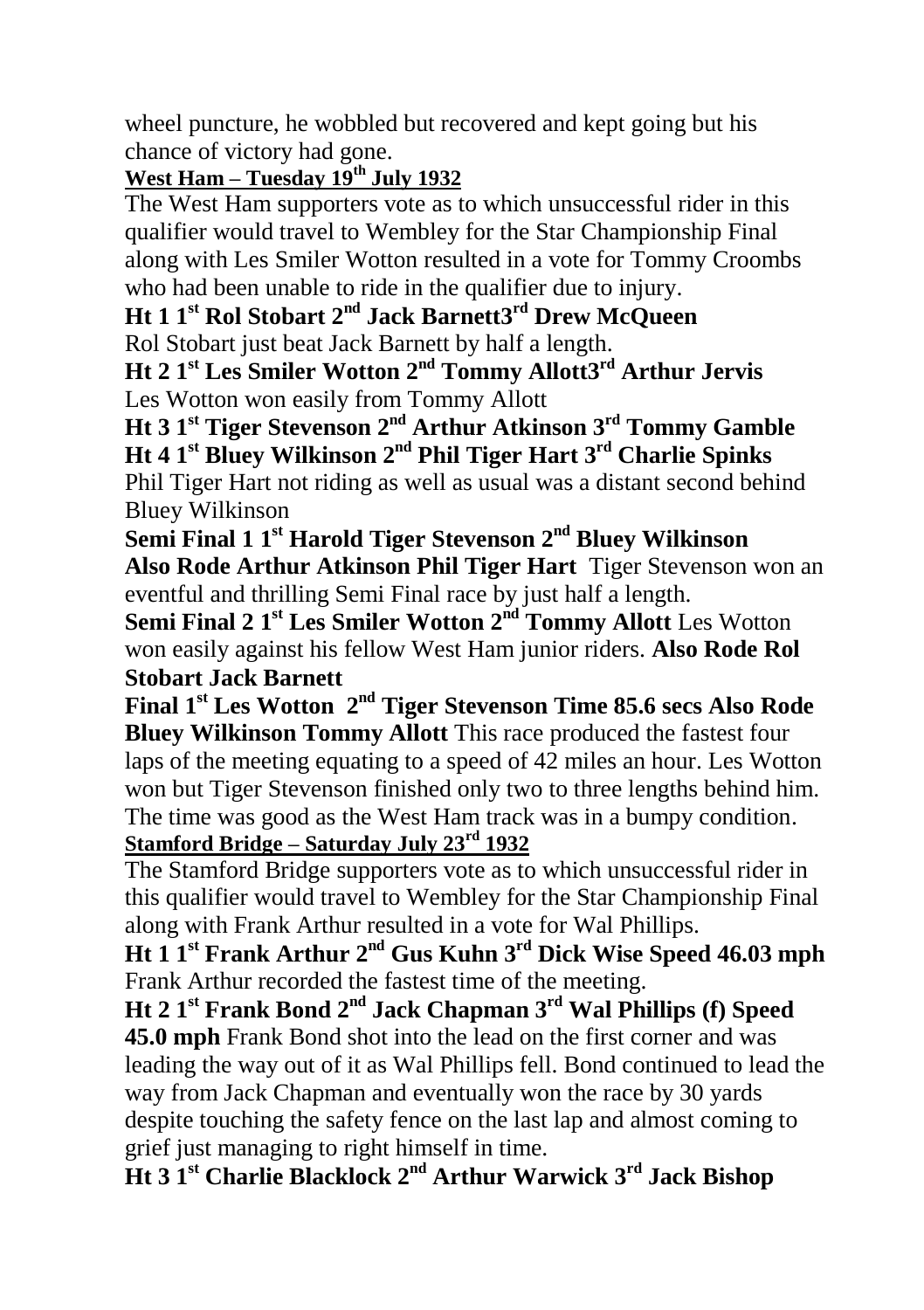**Speed 45.57 mph** This was a great race fought at high speed. Arthur Warwick was always close but never quite managed to get in front. Warwick got very near on the last bend but still lost by a length and a half. Jack Bishop finished third less than half a dozen lengths behind.

**Ht 4 1st Dick Smythe 2nd Keith Harvey 3rd Cyril Anderson** Dick Smythe had a very easy win and only had to turn on a little extra speed when danger threatened to ease away from the opposition. Keith

Harvey beat the faster looking Cyril Anderson by a wheel for second place.

**Semi Final 1 1st Frank Arthur 2nd Gus Kuhn 3rd Charlie Blacklock (fell) Speed 45.68 mph** Charlie Blacklock fell on the first turn and Frank Arthur was able to lead home Gus Kuhn all the way.

**Semi Final 2 1 st Frank Bond 2nd Dick Smythe 3rd Arthur Warwick Speed 45.34 mph** Arthur Warwick found himself shut out on the first corner and was then stuck in third place all the way. Dick Smythe got away well with Frank Bond chasing him. Bond always looked dangerous and eventually found a way through on the second corner of the third lap with an inside move and he went on to win by three lengths.

**Final 1st Frank Arthur 2 nd Dick Smythe 3rd Frank Bond 4 th Gus Kuhn** Frank Bond was left badly at the start and Dicky Smythe held the lead for three quarters of a lap. Frank Arthur who was taking no chances then slipped through and won the race by nearly ten lengths. At the finish the rapidly chasing Frank Bond was only two to three lengths behind second man home Smythe.

Frank Arthur was presented with his winners Bronze Star by Mr Chattaway the editor of The Star newspaper.

### **Coventry – Thursday August 4th 1932**

The Coventry supporters vote as to which unsuccessful rider in this qualifier would travel to Wembley for the Star Championship Final along with Roy Dook resulted in a vote for Syd Jackson.

After problems in the league match Roy Dook dominated the second half winning the Star Trophy Scratch race to qualify for the final at Wembley later in the season.

**Ht 1 1st Syd Jackson 2 nd Stan Dell Time 75.secs**

**Ht 2 1st Roy Dook 2nd Stan Greatrex Time 75.8 secs**

**Ht 3 1st Stew Fairbairn 2nd Skid Pitcher Time 75.8 secs**

**Ht 4 1st Arthur Tiny Tims 2nd Mick Smith (ns) 3 rd Cyril Taft (exbor) Semi Final 1 1st Roy Dook 2nd Stan Greatrex 3rd Stan Dell**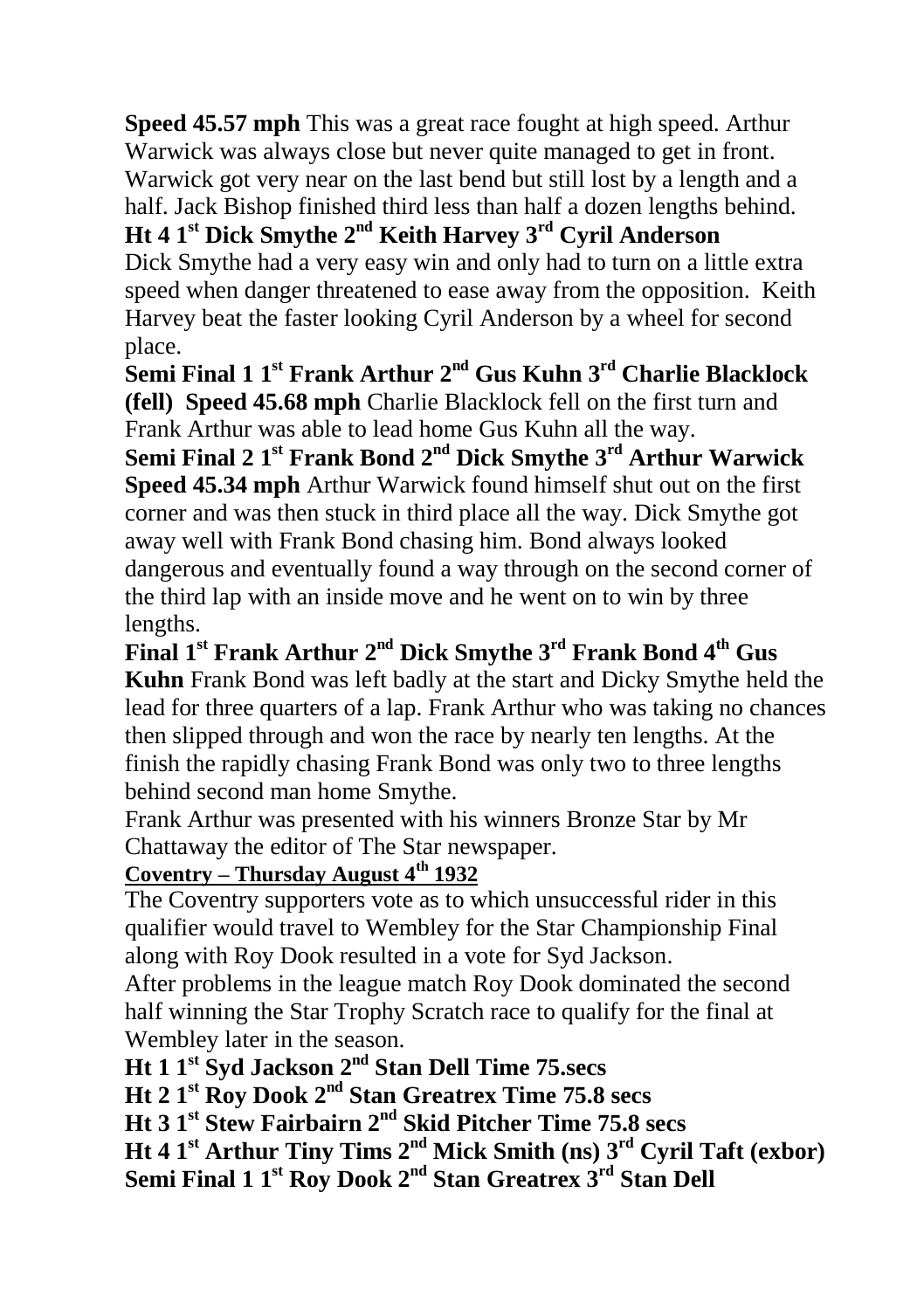**3 rd Syd Jackson (mt) Time 77 secs** After winning his Heat Syd Jackson had to pack up with motor trouble when leading Roy Dook in the Semi final.

### **Semi Final 2 1st Stew Fairbairn 2nd Skid Pitcher 3rd Arthur Tims Time 79 secs**

**Final 1st Roy Dook 2nd Stan Greatrex 3rd Skid Pitcher 4th Stew** 

**Fairbairn Time 77 secs** In the Final Stan Greatrex was leading and was having a great scrap with Roy Dook. Greatrex held the line until the last bend when Dook rode around him.

#### **Plymouth – Thursday August 4th 1932**

The Plymouth supporters vote as to which unsuccessful rider in this qualifier would travel to Wembley for the Star Championship Final along with Eric Collins resulted in a vote for Bill Clibbett.

**Ht 1 1st Bill Clibbett 2nd Clem Mitchell** Bill Clibbett won his Ht in convincing style. Clem Mitchell finished only a fifth of a second behind him.

**Ht 2 1st Bert Spencer 2nd Jack Jackson**

**Ht 3 1st Fred Hawken 2nd Ray Taylor** Ray Taylor was unlucky as he led until his chain broke. He still finished second but the loss of time eliminated him from being one of the two slowest second placed riders to qualify for the Semi Final stage.

### **Ht 4 1st Eric Collins 2nd Frank Goulden**

**Semi Final 1 1st Bill Clibbett 2nd Bert Spencer 3rd Clem Mitchell** After a splendid piece of racing Bill Clibbett went straight into the final and Bert Spencer also qualified as the fastest Semi Final second placed man.

**Semi Final 2 1 st Eric Collins 2nd Frank Goulden 3rd Fred Hawken** Frank Goulden was well beaten by Eric Collins

**Final 1st Eric Collins 2nd Bert Spencer 3rd Frank Goulden**

**4 th Bill Clibbett (fell)** Bill Clibbett fell on the second lap and after that Eric Collins had a fairly comfortable win.

#### **Belle Vue – Saturday August 20th 1932**

The Belle Vue supporters vote as to which unsuccessful rider in this qualifier would travel to Wembley for the Star Championship Final along with Eric Langton resulted in a vote for Frank Varey.

**Ht 1 1st Eric Langton 2nd Frank Charles 3rd Bronco Dixon (ns)**

**Ht 2 1st Frank Varey 2nd Bob Harrison 3rd Len Woods**

**Ht 3 1st Dusty Haigh 2nd Oliver Langton 3rd Larry Boulton**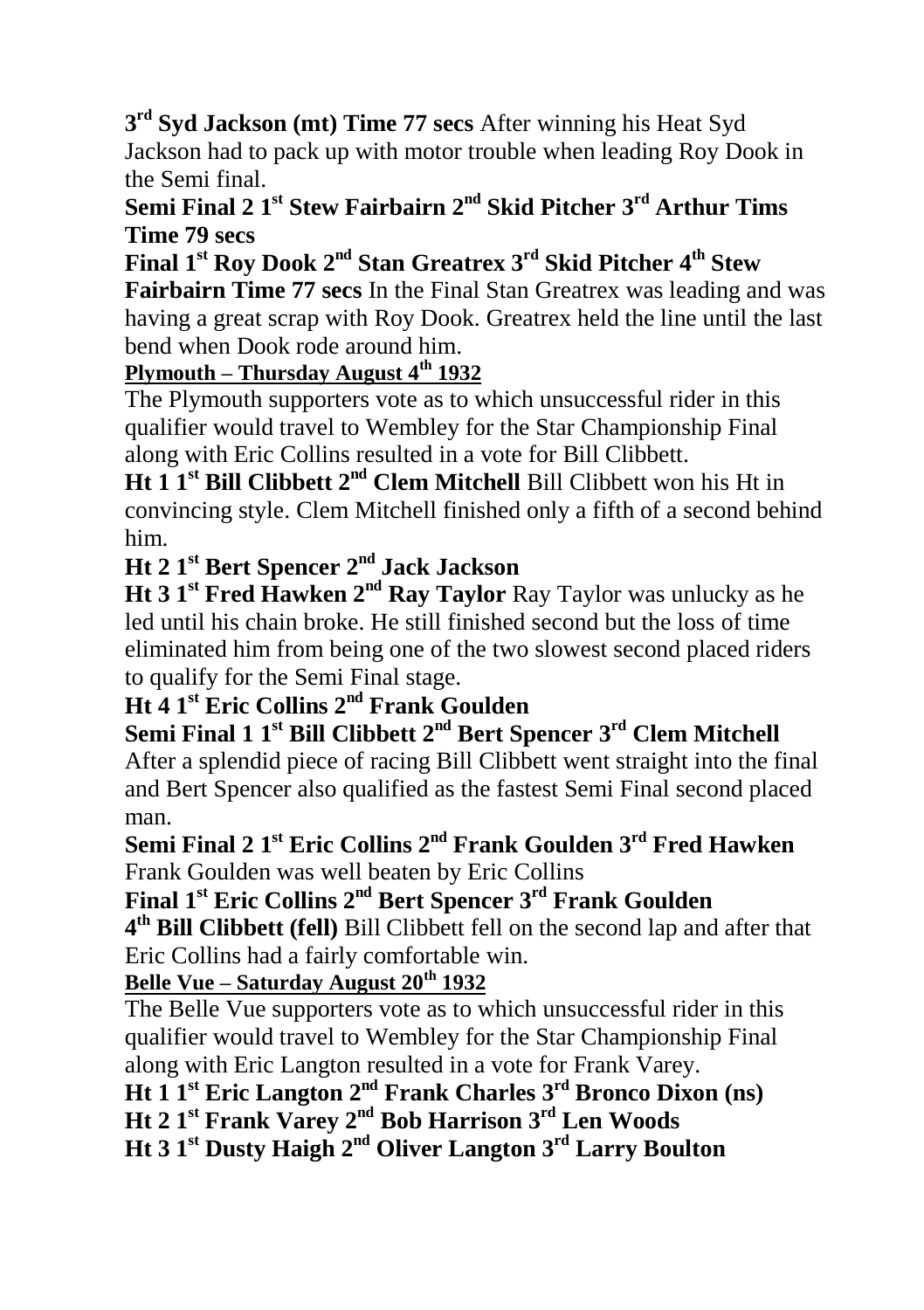This was a more exciting contest as Dusty Haigh and Oliver Langton had a very tight scrap until Langton's machine started to lose some of its power allowing Haigh to pull away.

### **Ht 4 1st Eric Gregory 2nd Harold Hastings 3rd Max Grosskreutz (mt) Final 1st Eric Langton 2nd Frank Varey 3rd Eric Gregory**

**4 th Dusty Haigh** Frank Varey once got his nose in front but Eric Langton proved to be his master and won the race.

#### **Clapton – Wednesday August 24th 1932**

The Clapton supporters vote as to which unsuccessful rider in this qualifier would travel to Wembley for the Star Championship Final along with Norman Parker resulted in a vote for Jack Parker. Jack Parker was unable to ride in the Clapton Star Championship qualifier due to injury but he still took a prominent part in proceedings. At the request of Mr Jack Harrison of the "Star" Parker handed his brother Norman the Bronze Star round winner's prize.

**Ht 11st Norman Parker 2 nd Vic Collins 3rd John Deeley (mt) 4 th Ben Living (fell)** Norman Parker won by a considerable distance. Ben Living was a faller on the first turn.

**Ht 2 1st Wally Lloyd 2nd Bill Crouch 3rd Arthur Westwood (fell rem)** Wally Lloyd won easily from Bill Crouch. Arthur Westwood trying to get ahead on the first turn came down. He remounted and then rode faster than anyone but he was obviously out of the running.

**Ht 3 1st Phil Bishop 2nd Alf Foulds 3rd Chun Moore** Phil Bishop did well to move up from third place to win Ht three. Chun Moore however was unlucky as he had let until mechanical trouble set in.

**Ht 4 1st Steve Langton 2nd Roy Barrowclough**

**Semi Final 1 1st Norman Parker 2nd Bill Crouch 3rd Vic Collins 3 rd Wally Lloyd (mt)** Wally Lloyd was a good second to Norman Parker when his motor packed up giving Bill Crouch an easy second place.

**Semi Final 2 1 st Steve Langton 2nd Roy Barrowclough 3rd Alf Foulds 4 th Phil Bishop (fell)** Steve Langton just ran away with his Semi Final after Phil Bishop had fallen and won by some distance from Roy Barrowclough.

**Final 1st Norman Parker 2nd Steve Langton 3rd Bill Crouch**

**4 th Roy Barrowclough** The Steward made several attempts to get a good start in the Final but over keenness foiled him and when the riders were allowed to go Norman Parker had a slight advantage. Parker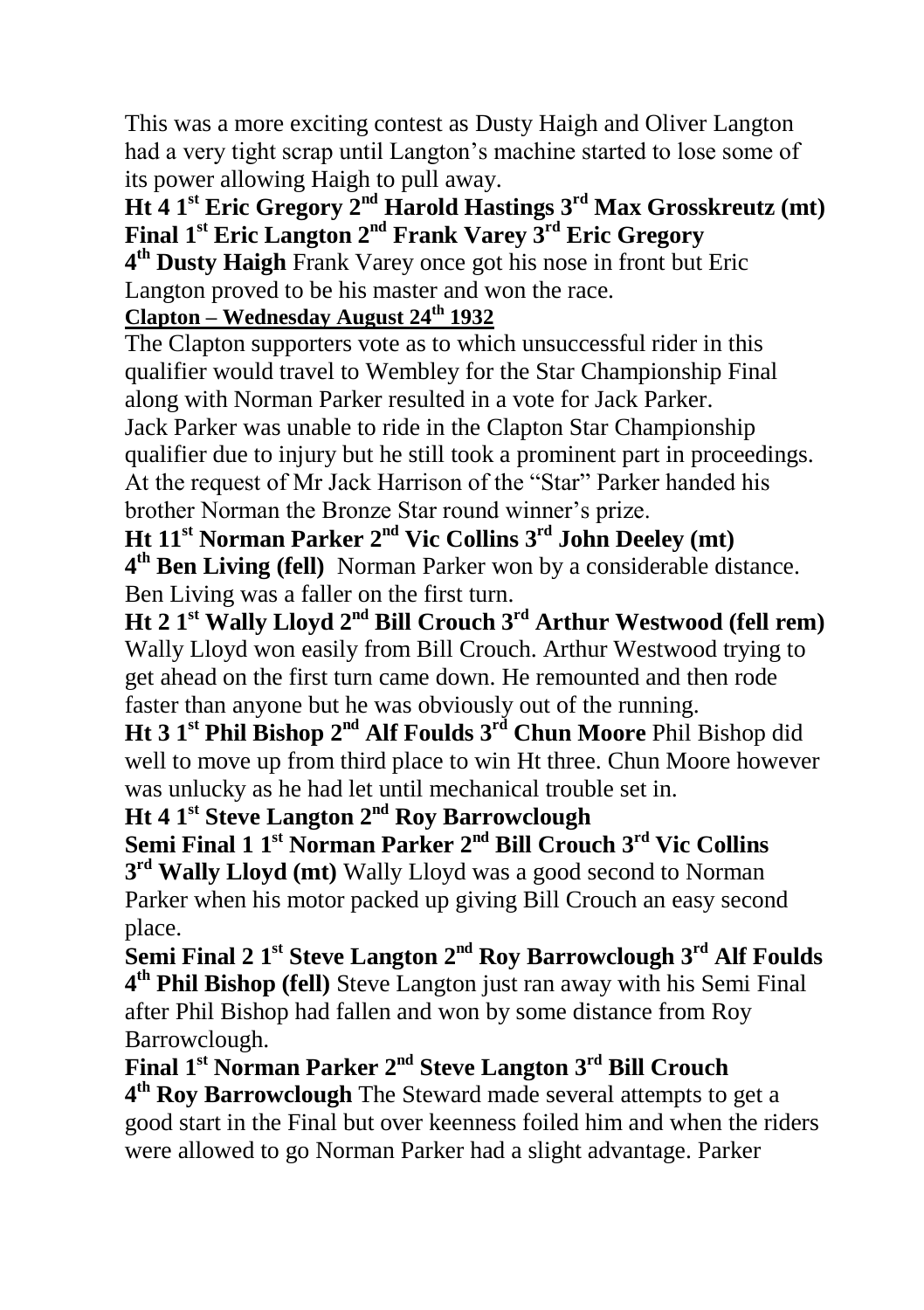gradually increased his lead with Steve Langton finishing several lengths behind him and Bill Crouch 3-4 lengths further back. **Wimbledon – Monday August 29th 1932**

The Wimbledon supporters vote as to which unsuccessful rider in this qualifier would travel to Wembley for the Star Championship Final along with Vic Huxley resulted in a vote for Wally Hull.

**Ht 11st Vic Huxley 2nd Ivor Hill** Vic Huxley recorded a very easy win **Ht 2 1st Dick Hutchings 2nd Dicky Case 3rd Len Parker Time 73.6 secs** Dicky Case on form alone should have won very easily but Ht 2 provided a sensation. Len Parker and Dick Hutchings proceeded to shut Case out on the first turn. Parker faltered slightly in straightening up for the back straight and Case got past him. It looked like Case would take the lead a matter of seconds later but Hutchings kept his lead for lap after lap and maintained a fast pace without faltering and went on to win by five lengths.

**Ht 3 1st Claude Rye 2nd Wally Hull Time 74.8 secs** Claude Rye once in front maintained his lead very easily

**Semi Final 1 1st Vic Huxley 2nd Wally Hull 3 rd Dicky Case Time 79 secs** Another fast ride gave Huxley a Semi Final victory from Wally Hull with Dicky Case half a lap behind in third place.

**Semi Final 2 1st Claude Rye 2nd Ivor Hill 3rd Dick Hutchings Time 80.6 secs** Ivor Hill and Claude Rye immediately filled the first two places and Dick Hutchings was close behind them when he over slid and fell. Rye won the race but not before both he and Hill had also fallen.

They were having a close race when Ivor Hill who had just been ahead for most of the race over slid on leaving the first bend on the last lap. Claude Rye himself came down too on the last corner. Hill was unable to get going again without a delay and as Rye immediately remounted he won easily. Hill finished some 25 seconds behind the winner.

**Final 1st Vic Huxley 2nd Wally Hull Also Rode Claude Rye Ivor Hill** Vic Huxley was leading the final easily before a lap had been completed and won in masterly fashion.

#### **National League Riders Star Final Championship Wembley – Thursday September 22nd 1932**

Eighteen riders were to take part in the Star Championship Final. These included the nine men who had won their track qualifying event and the nine riders nominated by their tracks supporters.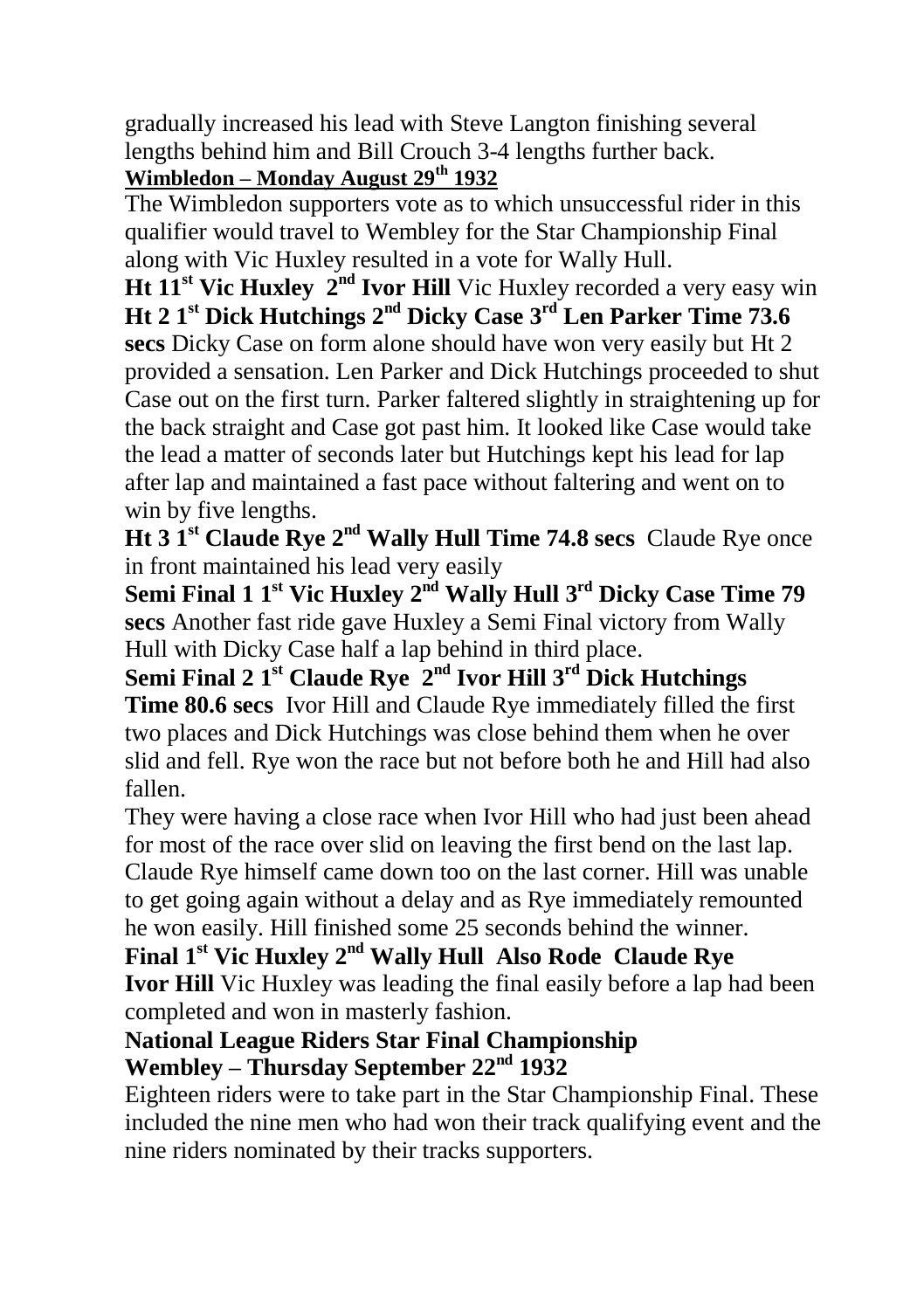The prize money available for the event was over £400. The Star newspaper also now had the distinction of presenting the only £100 prize now competed for in the Speedway World. (The exception being the British Individual Championship which was a closed event)  $1<sup>st</sup>$  Place – A Silver Star and £100.00  $2<sup>nd</sup>$  Place – A Bronze Star and £50  $3<sup>rd</sup>$ Place - £25

| <b>Club</b>          | <b>Qualifier</b> |  |
|----------------------|------------------|--|
| <b>Roy Dook</b>      | <b>Qualifier</b> |  |
| <b>Syd Jackson</b>   | <b>Voted For</b> |  |
| <b>Joe Francis</b>   | Qualifier        |  |
| <b>Tom Farndon</b>   | <b>Voted For</b> |  |
| <b>Vic Huxley</b>    | Qualifier        |  |
| <b>Dicky Case</b>    | <b>Voted For</b> |  |
| <b>Frank Arthur</b>  | Qualifier        |  |
| <b>Wal Phillips</b>  | <b>Voted For</b> |  |
| Norman Parker        | <b>Qualifier</b> |  |
| <b>Jack Parker</b>   | <b>Voted For</b> |  |
| <b>Les Wotton</b>    | <b>Qualifier</b> |  |
| <b>Tommy Croombs</b> | Voted For        |  |
| <b>Gordon Byers</b>  | Qualifier        |  |
| <b>Harold Riley</b>  | <b>Voted For</b> |  |
| <b>Eric Langton</b>  | Qualifier        |  |
| <b>Frank Varey</b>   | <b>Voted For</b> |  |
| <b>Eric Collins</b>  | Qualifier        |  |
| <b>Bill Clibbett</b> | Voted For        |  |
|                      | "Ginger" Lees    |  |

**Star Championship Qualifiers 1932**

**Missing from the line up through injury despite qualifying were:- Crystal Palace – Joe Francis replaced by Ron Johnson Plymouth – Eric Collins replaced by Bert Spencer Ht 1 1 st Gordon Byers 2nd Roy Dook 3rd Frank Arthur Time 81.0 secs** The first surprise was Frank Arthur unable to get off the start as quick as his opponents. He had Gordon Byers and Roy Dook either side of him and ended up being partially filled in. As a result Frank Arthur never managed to move out of the third place position and finished three lengths behind second placed Roy Dook. Roy Dook led for nearly three laps before Gordon Byers moved past him and went on to win by ten lengths.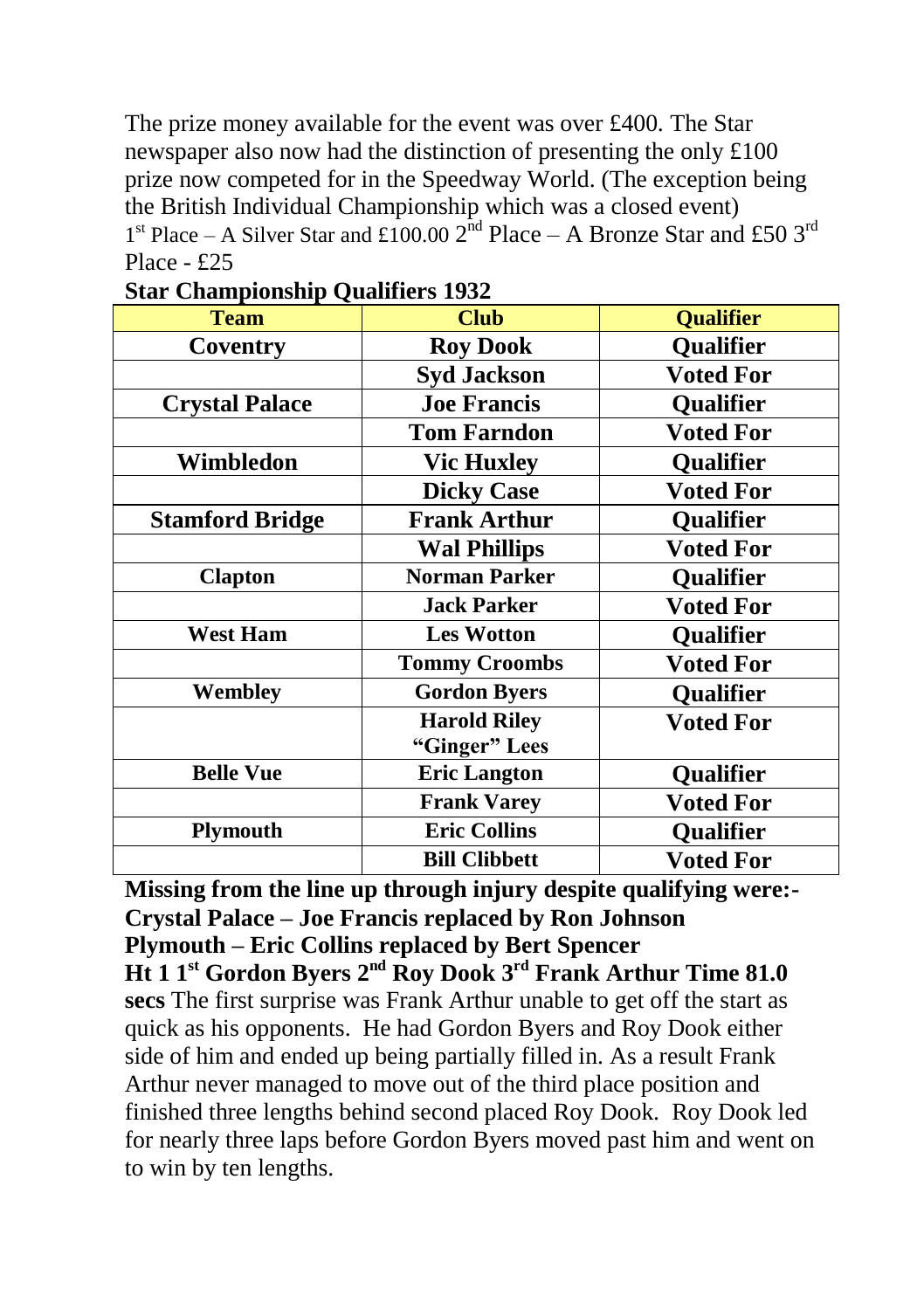### **Ht 2 1 st Dicky Case 2 nd Norman Parker 3 rd Ron Johnson (ret)**

**Time 80 2/5 secs** Ron Johnson and Dicky Case when round the first bend and into the second wheel to wheel. Case had however been drawn on the inside start position and on the second bend he took Ron out near the fence and left him there. As a result of being taken wide Norman Parker managed to take second place away from Ron Johnson and Johnson having ridden through a lot of dirt retired before the end of the race. Dicky Case won easily.

**Ht 3 1 st Eric Langton 2 nd Les Wotton 3 rd Syd Jackson (retired) Time 79 3/5 secs** Syd Jackson retired from the race before the first lap had been covered. Les Wotton showing he was better than a team reserve man gave Eric Langton a hard time. Wotton had the required speed and he got in front of Eric Langton on the first lap and he led the Belle Vue star man until the first bend of lap three. At that point Wotton went sliding far too wide which let Eric Langton through. Les Wotton recovered and nearly caught Eric Langton on the last corner with an inside move and he lost by only a length at the finish.

**Ht 4 1 st Vic Huxley 2 nd Bert Spencer 3 rd Wal Phillips Time 80 2/5 secs** Wal Phillips was drawn inside Bert Spencer and Vic Huxley and actually managed to pull out a lead by a few lengths. Huxley from the outside gate wasn't able to slip inside Bert Spencer until the second turn. Huxley then began to chase down Wal Phillips but only caught him when Phillips suffered magneto problems on the last lap and was only able to crawl home third two or three lengths behind Bert Spencer. **Ht 5 1 st Jack Parker 2 nd Frank Varey 3 rd Tommy Croombs Time 79 2/5 secs** Jack Parker won his Ht easily and focussed attention on himself as the "Man to Beat"

**Ht 6 1 st Ginger Lees 2 nd Tom Farndon 3 rd Bill Clibbett Time 78 1/5 secs** Ginger Lees was drawn on the outside gate and he dropped in behind Bill Clibbett and Tom Farndon as the riders entered the first bend and then came out in front following a neat clever piece of riding. From that point on Lees was always in control of the race winning easily from second placed Tom Farndon.

**Semi Final 1 1 st Dicky Case (Inside) 2 nd Eric Langton 3 rd Jack Parker (mt) (Outside) Time 78 2/5 secs** Before the race Jack Parker returned to the paddock to give his machine attention and during the two false starts that followed he seemed to have difficulty in keeping up with the other riders. Once the race started Eric Langton led around the first turn but Dicky Case overtook him entering the back straight and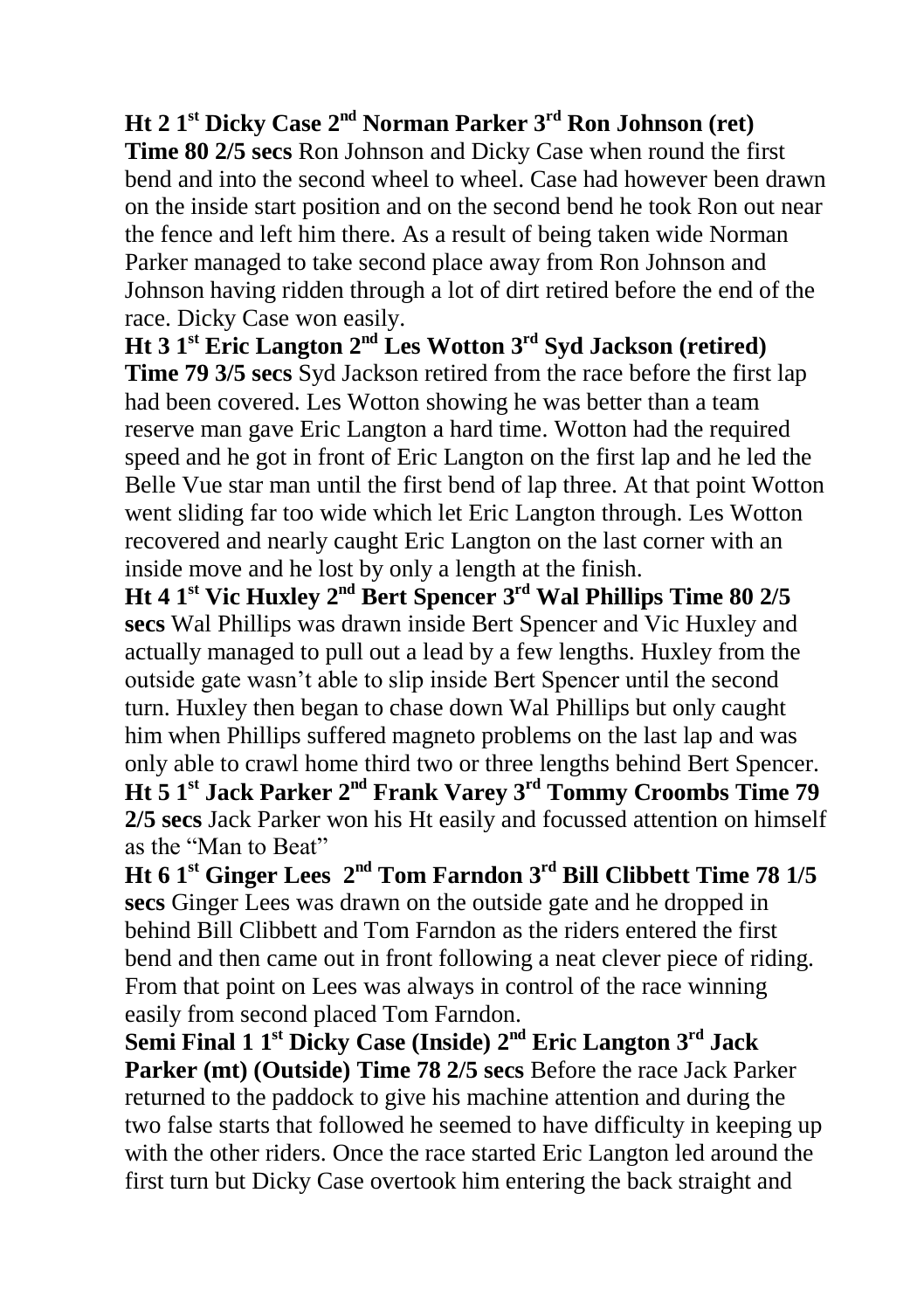from that point always led. Langton always looked like he might catch the Australian but Case still won by three lengths.

**Semi Final 2 1st Vic Huxley 2nd Gordon Byers (Inside) 3rd Ginger Lees (fell) (Outside) Time 78 4/5 secs** There were a number of false starts as the meeting Steward was insisting on as even a start as possible with the importance of the event. However when the green light was at last shown Vic Huxley gained almost a wheel advantage. On the first corner Gordon Byers on the inside came through with a slight lead with Ginger Lees only fractionally behind him. On the second turn there was a Vic Huxley master class of riding when he nipped inside Gordon Byers and came out with his front wheel in front. All three riders very close for nearly two laps when Ginger Lees fell and from that point on Vic Huxley had control of the race and won by four or five lengths. **Star Championship Final**

**1 st Eric Langton (outside) 2 nd Vic Huxley 3 rd Dicky Case (inside) (fell)Time 77 3/5 secs** Eric Langton qualified for the Star Final as the fastest second placed man from the Semi Final stage. Langton then flew from the gate and beat the two Australians through the first turn and from then on was always in command of the race. Vic Huxley accidentally touched Dicky Case as they entered the first corner and baulked him enough to put Case back into third place. Eric Langton gradually drew away until he won by ten lengths. Huxley and Case were within a few yards of each other until Case fell on the last bend. **North V South Test Match – North 34 South 20**

The Star Championship was followed by the first official North v South test match. The match was disappointing as it became a one sided affair right from the start.

The Midland based riders were a strong contingent and were allocated to North or South by drawing a line through Meriden ("The Centre of England") and allocating the riders to North or South based on their birth place.

| <b>North</b>           |   |                        |   |
|------------------------|---|------------------------|---|
| <b>Eric Langton</b>    | 5 | <b>Frank Varey</b>     |   |
| <b>Ginger Lees</b>     |   | <b>Gordon Byers</b>    |   |
| <b>Jack Parker</b>     |   | <b>Norman Parker</b>   | 3 |
| Les Wotton (reserve) 1 |   |                        |   |
| <b>South</b>           |   |                        |   |
| <b>Wal Phillips</b>    | 5 | <b>Colin Watson</b>    |   |
| <b>Tom Farndon</b>     | 3 | <b>Tiger Stevenson</b> |   |